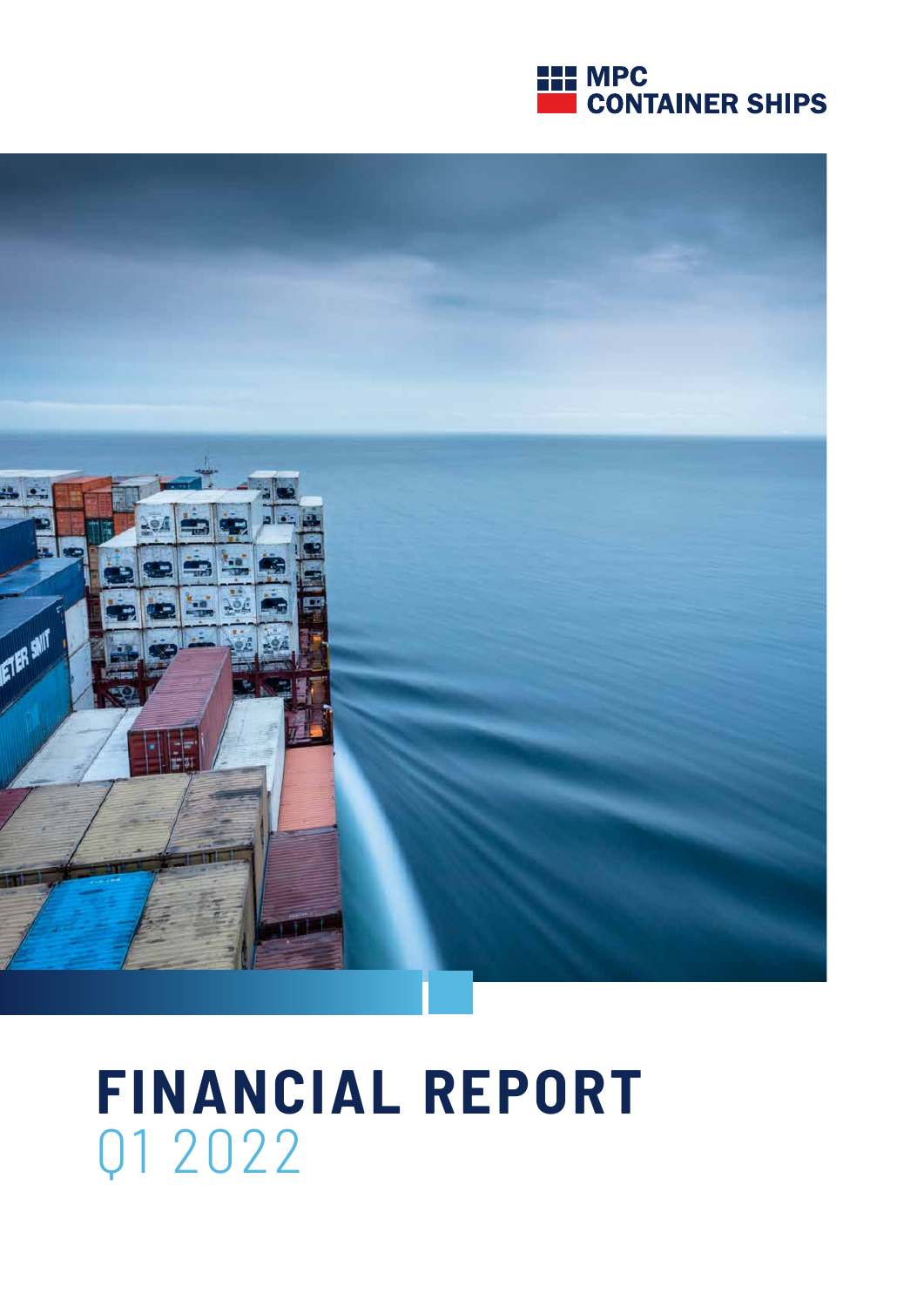## **MPC CONTAINER SHIPS ASA**

### First quarter 2022 highlights

- + Total operating revenues for Q1 2022 were USD 142.9 million compared with USD 142.5 million for Q4 2021
- + EBITDA was USD 137.7 million in Q1 2022 (Q4 2021: USD 162.7 million, Q1 2021: USD 22.3 million)
- + Operating cash flow for Q1 2022 was USD 87.3 million (Q4 2021: USD 98.6 million)
- + Net profit for the period was USD 116.8 million (Q4 2021: USD 127.9 million, Q1 2021: USD 3.5 million)
- $+$  Adjusted net profit<sup>1</sup> in Q1 2022 was USD 76.9 million compared to adjusted net profit in Q4 2021 of USD 66.6 million and adjusted net profit in Q1 2021 of USD 1.4 million
- + Earnings per share (EPS) for the period was USD 0.26 (Q4 2021: USD 0.29 per share)
- + Adjusted EPS in Q1 2022 was USD 0.18 compared to adjusted EPS in Q4 2021 of USD 0.15. EPS in Q1 2021 was USD 0.01 (adjusted EPS Q1 2021: USD 0.00)
- + Based on the MPCC distribution policy, dividends per share (DPS) for the first period in FY 2022 amount to USD 0.13, totalling to a recurring distribution of USD 57.7 million (to be paid to shareholders by end of June 2022. An additional event driven distribution based on proceeds from sale of AS Patricia as dividend of USD 0.03 per share to be paid alongside the recurring dividend.
- + Total ownership days for wholly owned vessels came to 5,410 (Q4 2021: 5,904) and total trading days came to 5,307 (Q4 2021: 5,507). Utilisation in Q1 2022 was 98.8% <sup>2</sup> (Q4 2021: 97.6%)
- + Average time charter equivalent ("TCE") was USD 24,845 per day (Q4 2021: USD 23,103 per day)
- + Average operating expenses ("OPEX") were USD 6,287 per day (Q4 2021: USD 5,548 per day) including several extra-ordinary and seasonal effects
- + On 31 March 2022 the Group announced that it will invest in two 5,500 TEU wide beam eco-design vessels with delivery in 2024
- + Equity ratio as at 31 March 2022 was 70.2% (31 December 2021: 70.4%) and the leverage ratio was 22.9% (31 December 2021: 22.4%)



 Normalised figures are in Q1 2022 adjusted for vessels sales of USD 39.9 million  $(04, 2021; 115D, 70.3$  million as well as OPEX/G&A of USD 9.0m).

<sup>2</sup> Percentage utilization represents total trading days including off-hire days related to dry-docks divided by the total number of ownership days during the period.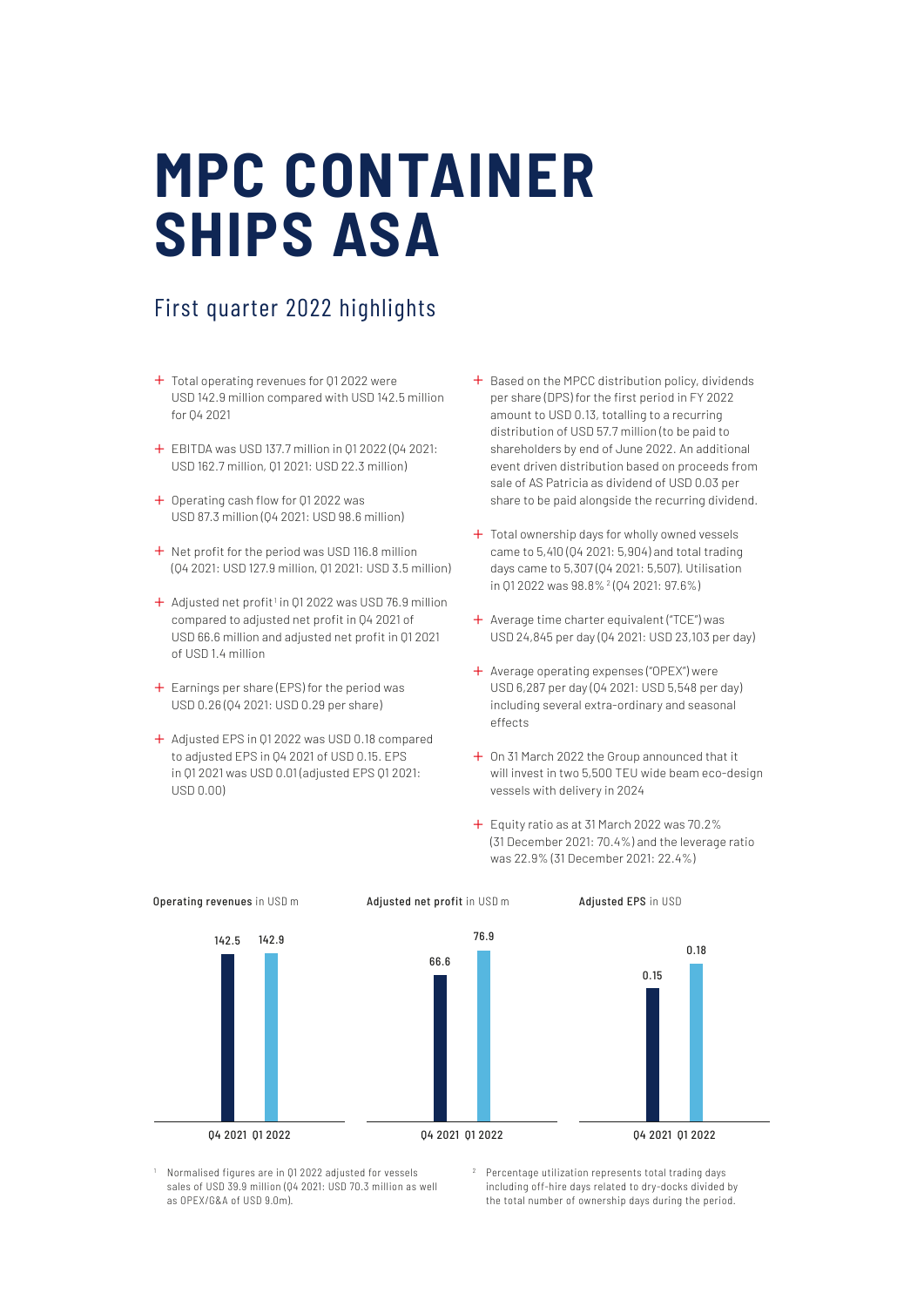# **CONTENTS**

- **3** CEO comment
- **4** First quarter results
- **10** Consolidated financial statements
- **11** Consolidated statement of comprehensive income
- **12** Consolidated statement of financial position
- 13 Consolidated statement of changes in equity
- **14** Consolidated statement of cash flow
- **15** Notes
- **20** Alternative performance measures

#### Fleet changes

- + On 10 January 2022, the Group delivered the vessel AS Palatia to its new owners. The agreement to sell the vessel for USD 35.8 million was entered into on 22 November 2021. This resulted in a gain of USD 21.5 million in the Group in Q1 2022.
- + On 13 January 2022, the Group's joint venture, Bluewater Holding Schifffahrtsgesellschaft GmbH & Co. KG, delivered the vessel AS Petulia to its new owners. The joint venture entered into an agreement for the sale of the vessel for USD 35.8 million on 17 November 2021 resulting in a gain of USD 18.8 million in the joint venture in 2022.
- + Further, on 31 March 2022 the vessel AS Patricia was delivered to its new owners. The agreed sales price of USD 34.3 million resulted in a gain of USD 19.5 million. These vessel sales affected the Group's share of profit from the joint venture with USD 20.1 million in Q1 2022.
- + On 31 March 2022 the Group announced that it signed a newbuild contract with a Korean yard for two 5,500 TEU wide beam eco-design vessels (total investment of approx. USD 150 million). The vessels will be delivered into a 7-year charter with a Tier 1 counterparty in early CY 2024.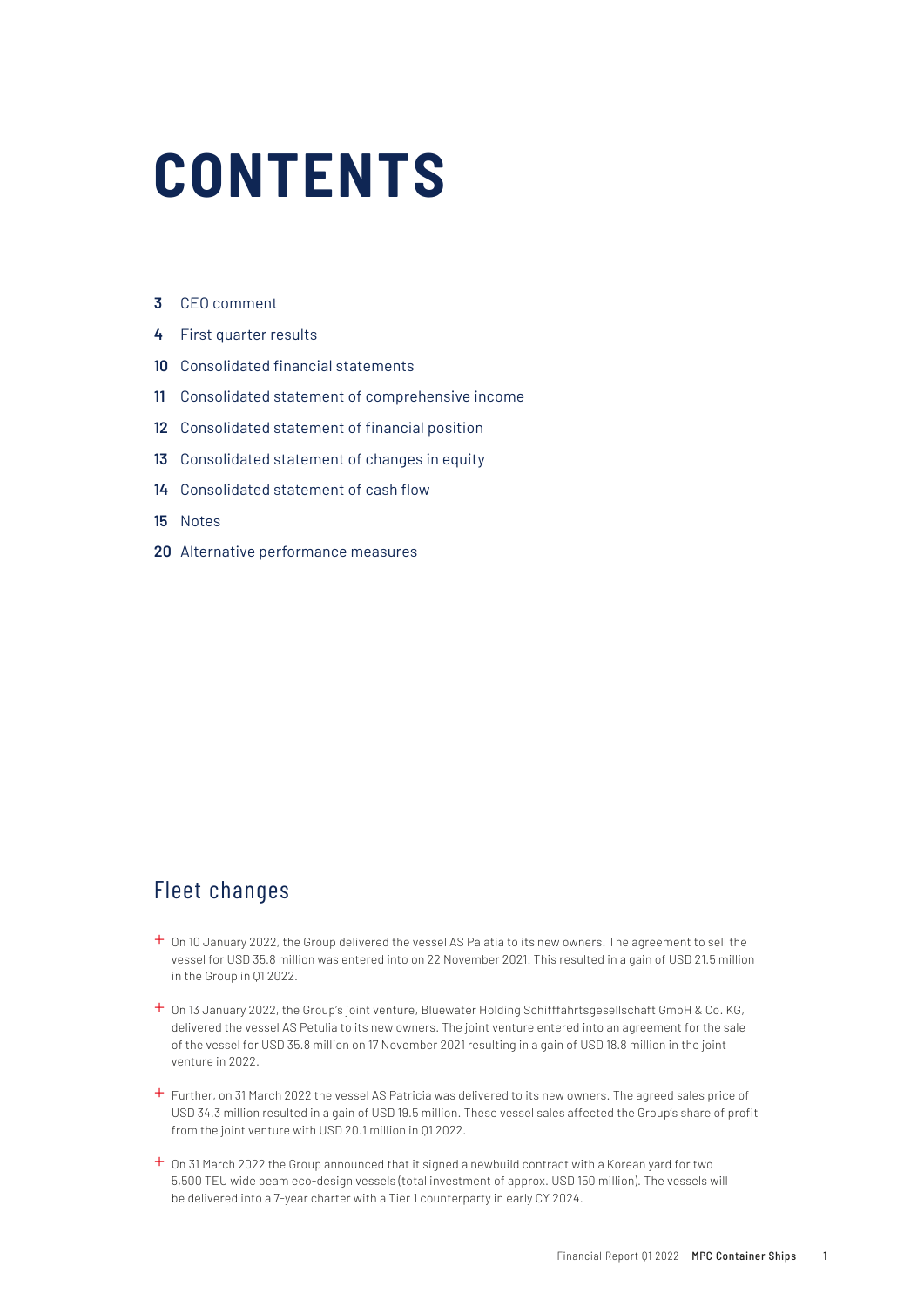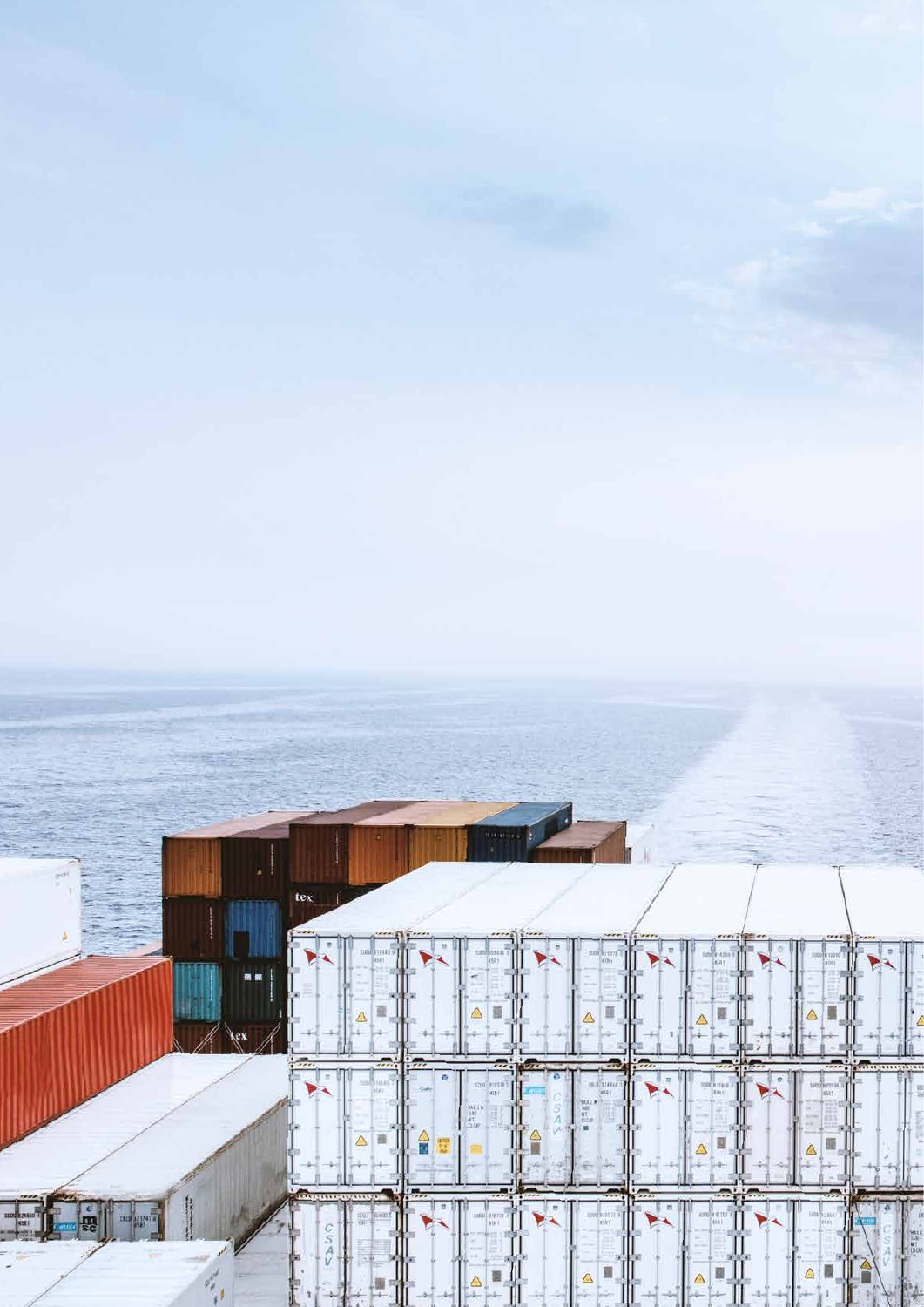# **CEO COMMENT**



**Constantin Baack** CEO

#### *Dear readers,*

We are pleased to report another strong quarter for MPC Container Ships, in which we have been able to sustainably grow our earnings and profits. Consequently, the Company announces a recurring dividend for the first quarter 2022 which is 18% higher than in the previous quarter.

For Q1 2022 the board has declared a dividend of total USD 71 million, or USD 0.16 per share which includes an event driven dividend of USD 0.03 per share. Year to date, MPCC has declared a total of USD 271 million in dividends, of which USD 200 million have already been paid during the first quarter, emphasizing our commitment to return capital to our shareholders.

On the back of high chartering activity throughout the first quarter we have been able to secure 23 additional, predominantly multi-year charters, including numerous strategic forward fixtures, with coverage into 2026. As a result, our revenue and projected EBITDA backlog has increased to USD 1.7 billion and USD 1.4 billion, respectively.

Following our approach of rational capital allocation and taking a strategic long-term view, we have executed a unique opportunity by ordering two 5,550 TEU wide beam eco-design newbuildings, which are ready to be converted to operate on green methanol once such fuel is widely available. These vessels come with highly attractive charters attached, demonstrating our ability to develop and execute transactions that are both accretive in terms of earnings and environmental footprint in line with upcoming decarbonization regulation. Moreover, it supports our long-term earnings visibility, without compromising on our short- and mid-term dividend capacity.

While the global economy currently faces uncertainties like geopolitical tensions, inflation and China's zero Covid-19 policy, we are also concerned about our seafarers and their families being innocent third party in the tragic situation in the Ukraine, and we are doing our utmost to take care of both Ukrainian and Russian seafarers and their families.

The container charter market continues to be strong with the availability of vessels remaining tight. Yet, due to the uncertainties, freight rates and time-charter rates took a little breather in Q1 but are still at significantly elevated levels. Charter periods are prolonged and most fixtures are concluded months in advance. Congestions and supply chain disruptions continue to be severe and are likely to continue in the foreseeable future. We do not expect that supply chains will be back to normal within this year.

Despite the fact that the industry will face a number of newbuild deliveries in 2023 and 2024, especially in the larger size classes, supply-demand outlook for regional trades, and thus smaller vessels, is continuously promising due to a modest orderbook and relative robust demand growth. In addition, the industry must adopt new environmental regulations as of 2023 that are expected to induce speed and thus capacity reductions, especially in regional niche trades.

Amid the current macro-uncertainty, MPCC is excellent positioned to continue to execute our strategy and follow our approach of rational capital allocation, combined with proven execution capabilities. We will continue to apply our investment principles that aim at generating double-digit full cycle returns on assets while minimizing residual value risk.

 Based on our strong earnings prospects and secured cash flows, MPCC has the potential to pay out significant dividends, and at the same time operate with an industry low financial leverage, providing the financial flexibility to capture attractive growth opportunities as they arise.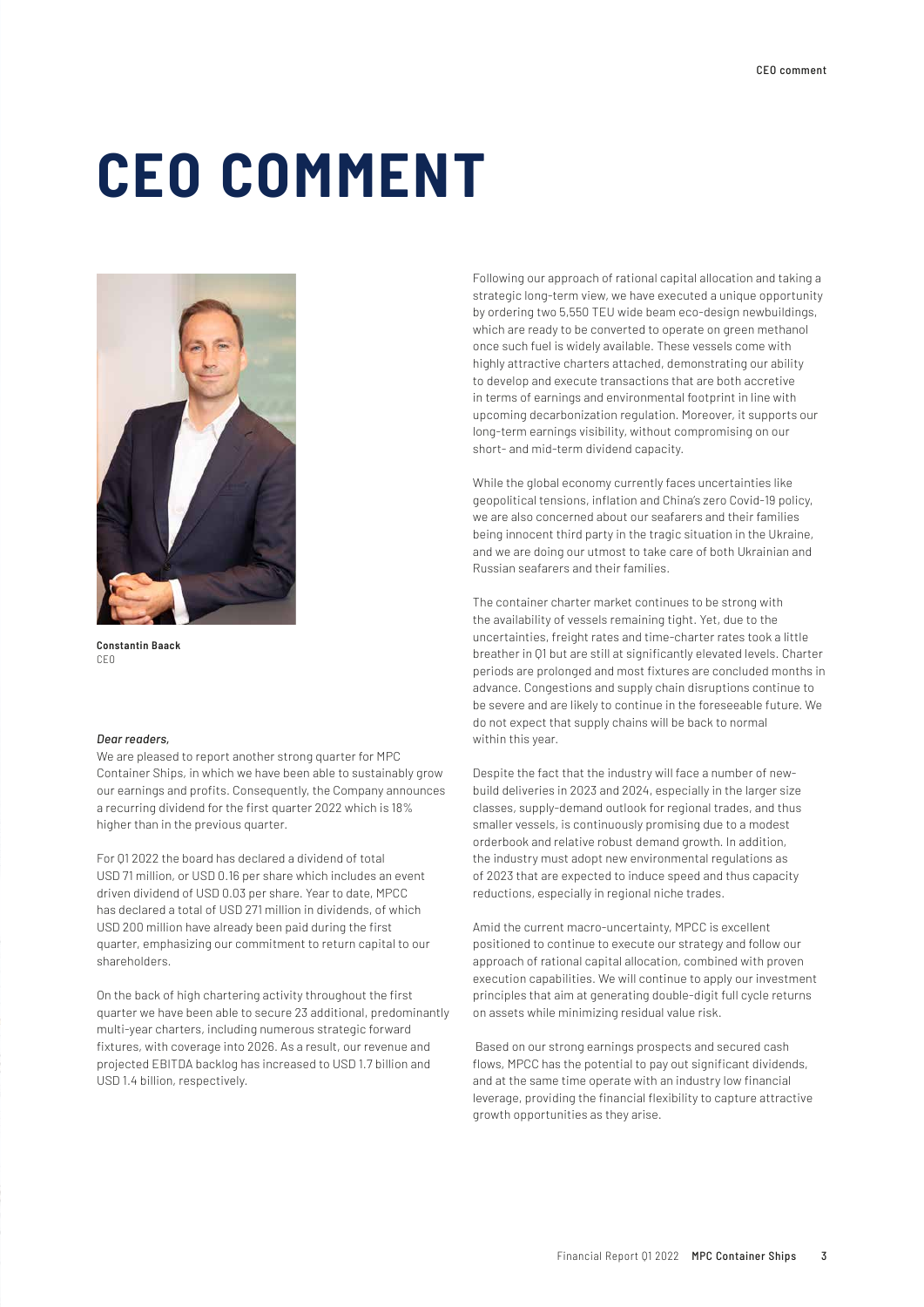## **FIRST QUARTER RESULTS**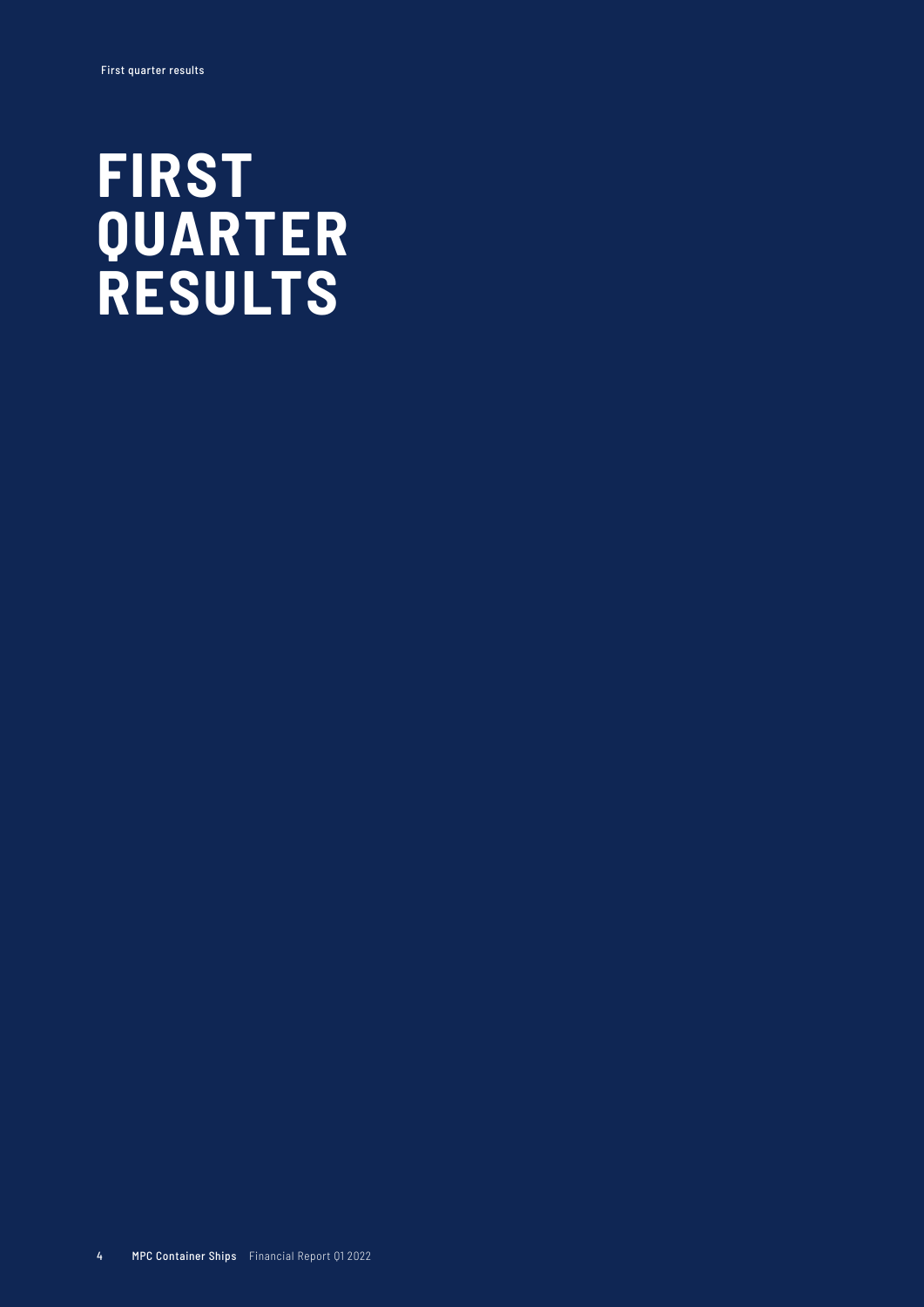### **Financial performance**

#### Profit & Loss

The Group's vessels are chartered out on time charter contracts to global and regional liner shipping companies. Operating revenues for the quarter were USD 142.9 million (Q4 2021: USD 142.5 million). Gross profit from vessel operations was USD 122.7 million (Q4 2021: USD 117.0 million). The increase in operating revenues and gross profit compared with the previous quarter was driven by the strong charter market and container demand, leading to improved charter rates for the Group's fleet compared with earlier quarters, also affected by the vessel sales in the joint venture investment resulting in a profit of USD 23.5 million in the period. Accordingly, the Q1 2022 TCE (per trading day) increased from USD 23,103 in Q4 2021 to USD 24,845.

The Group reports a net profit of USD 116.8 million for Q1 2022 (Q4 2021: USD 127.9 million).

#### Financial position

The Group's total assets amounted to USD 915.5 million as at 31 March 2022 (USD 1,034.6 million as at 31 December 2021). Non-current assets of USD 804.8 million (USD 803.0 million as at 31 December 2021) reflected the carrying amounts of the vessels operated by the Group including the equity investments into a joint venture covering eight additional vessels. The slight increase in vessels in Q1 2022 is mainly reflected by the sale of the vessel AS Palatia in addition to regular CAPEX and other vessel upgrades. The increase in the joint venture investment during 2022 is reflected by USD 23.5 million in the share of profit from the joint venture partly offset by received distributions of USD 15.0 million.

Total equity was USD 642.3 million as at 31 March 2022 (USD 727.6 million as at 31 December 2021) including a non-controlling interest of USD 1.0 million. The change in equity during the quarter is mainly due to the dividend payment of USD 200.1 million, which was resolved by the Board of Directors on 2 February 2022, in addition to net profit for the period of USD 116.8 million and the settlement of warrants of USD 2.2 million.

At 31 March 2022, the Group had total interest-bearing debt in the amount of USD 209.9 million (USD 231.8 million as at 31 December 2021). See note 8 for further information on the Group's interest bearing debts.

### Cash flow

In Q1 2022, the Group generated a positive cash flow from operating activities of USD 87.3 million (Q4 2021: USD 98.6 million). Cash flow from investing activities was positive USD 38.4 million (Q4 2021: positive USD 140.1 million) resulting from proceeds from sold vessels of USD 35.0 million, the dividend from joint venture investments of USD 15.0 million partly offset by CAPEX and other vessel upgrades of USD 10.9 million. The Group had a negative cash flow from financing activities of USD 224.5 million in Q1 2022 (Q4 2021: negative USD 134.9 million) which mainly reflected the payment of a dividend of USD 200.1 million and the repayment of loan of USD 22.5 million.

Cash and cash equivalents as at 31 March 2022 came to USD 81.5 million. Total restricted cash at 31 March 2022 was USD 14.0 million compared with USD 23.6 million as at 31 December 2021.

### **Container market update**

### Introduction: Macroeconomic uncertainties but charter market remains tight

The current container market momentum is driven by developments that started in H2 2020, with the recovery of the global economy from the effect of the Covid-19 pandemic. While recovering, US imports increased significantly as consumers shifted spending from local services to tradeable goods. Hence, Transpacific TEU volumes soared and resulted in port and hinterland congestions at the US West Coast.

On the supply side, the global shortage of container vessel capacity and container equipment resulted in a historic container vessel market surge with sky-rocking freight and time-charter rates in the short term, surging second-hand and new build asset prices as follow-up effects, and record liner and non-operating owner earnings. The buoyant container market peaked in March and is still at very elevated levels. Time-charter market participants are facing a completely new market structure. Fundamentals changed from spot business with low rates, short charter periods and wide redelivery windows to a forward market with prolonged periods, negligible redelivery windows and record high rates.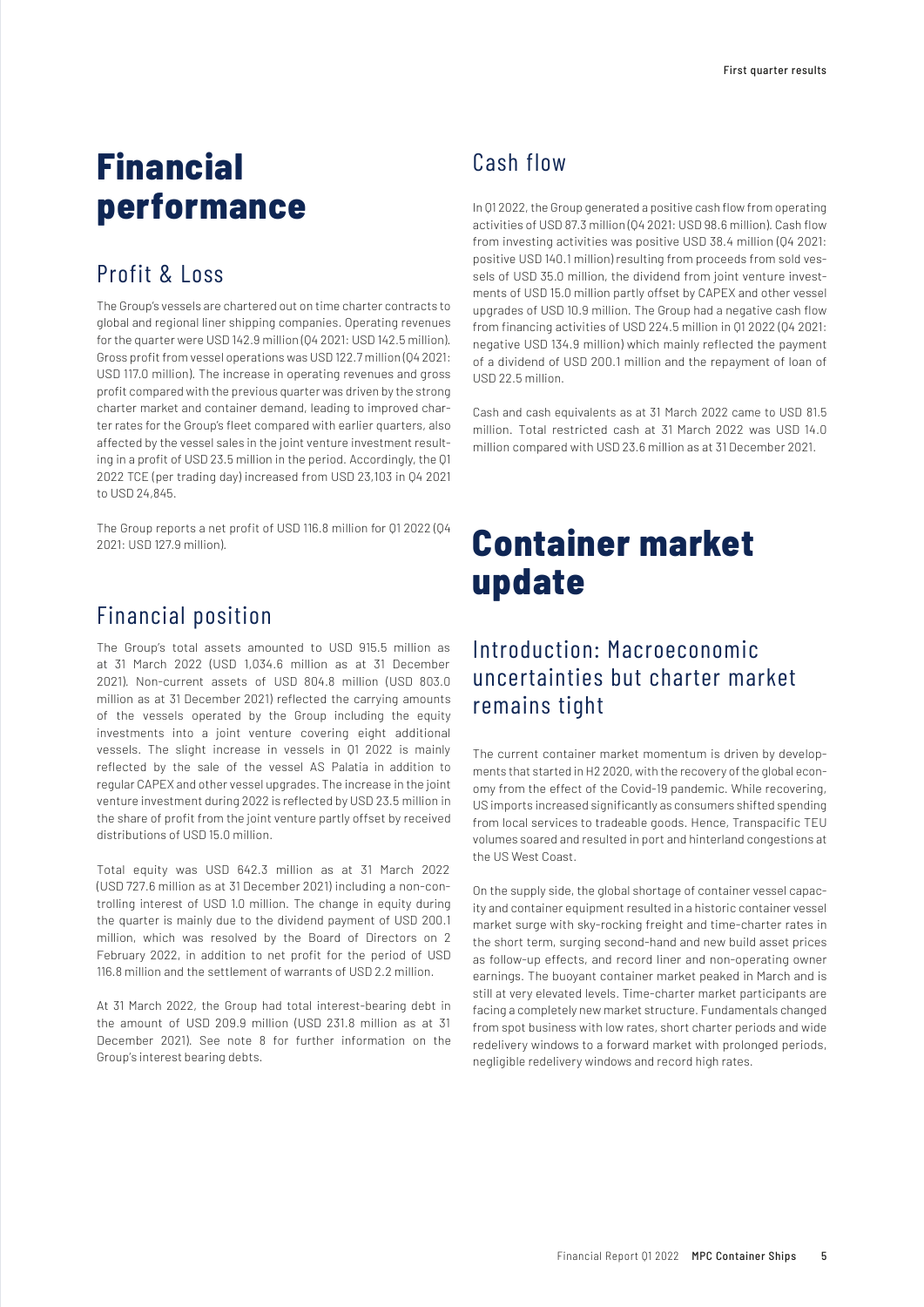While the supply of capacity continues to be tight, the market is currently confronted with uncertainties around the Russia-Ukraine conflict and the Covid-19 situation with lockdowns especially in China. The Russia-Ukraine conflict pushed commodity, energy, and raw material prices upwards and thus caused additional inflationary pressure. Inflation had already started to become an issue with the monetary and fiscal Covid-19 rescue packages. The Russia-Ukraine conflict exacerbated the situation and added to the momentum. Over the past months, inflation reached decade alltime highs in the U.S. and the Euro Area. While the current price increases are mainly driven by temporary developments, mid- to longer-term inflation expectations are currently around 2%.

China's persistent zero-COVID-19 policy, associated with recent lockdowns in Shanghai, is causing economic as well as container market impacts. Chinese manufacturing activity slowed down and logistics and supply chains were further disrupted. As a consequence, delays and bottlenecks occurred at the world's biggest container port of Shanghai. Some liners already reacted with blank sailings, which can be expected to prevent freight rates from softening further.

These current factors may delay the container vessel market normalization which analysts originally expected to materialize in late 2022. Even if the market starts to normalize anytime soon, the question remains as to how long the normalization may take and how the new normal could potentially look. Thus, it may well be expected that TEU supply will remain tight in near future, keeping charter rates at rather elevated levels as well.

#### Macroeconomics: Russia-Ukraine conflict, inflation and Covid-19 lockdowns as the major current threats

Due to geopolitical uncertainties with regard to the Russia-Ukraine conflict, political and economic uncertainties in relation to China's zero-Covid-19 policy, and inflationary pressures strengthening, the global economic growth outlook and international trade figures have been revised downwards. Nonetheless, global real GDP is expected to grow by a solid 3.6% in 2022 and 2023 which is similar to growth figures of pre-Covid-19 years.<sup>1</sup>

Inflationary pressure was already high due to the Covid-19 governmental and central bank economic rescue packages. The Russia-Ukraine conflict is adding to the momentum. Inflation increased to numbers between 8% in Europe and 9% in the U.S. Some central banks, including the U.S. Fed and the Bank of England, have already reacted by raising interest rates further. Others such as the ECB are expected to hike interest rates in the months to come.

Managers' sentiment is at a very high level in advanced economies. PMIs softened slightly in recent months with the slowing of the market momentum, but are still at around 59 points in the U.S. and 56 points in the European Union. In China, the manufacturing PMI eased in March and April and fell below the 50 point benchmark. Consumer confidence is decelerating, especially in the U.S. and the Euro Area.

The sharp increase in U.S. imports drove the U.S. trade deficit to a record high. Imports increased additionally as U.S. companies are replenishing inventories in advance amidst worries about potential future shortages and disruptions. 2

<sup>1</sup> International Monetary Fund, World Economic Outlook, April 2022.

<sup>2</sup> Reuters, April 27, 2022.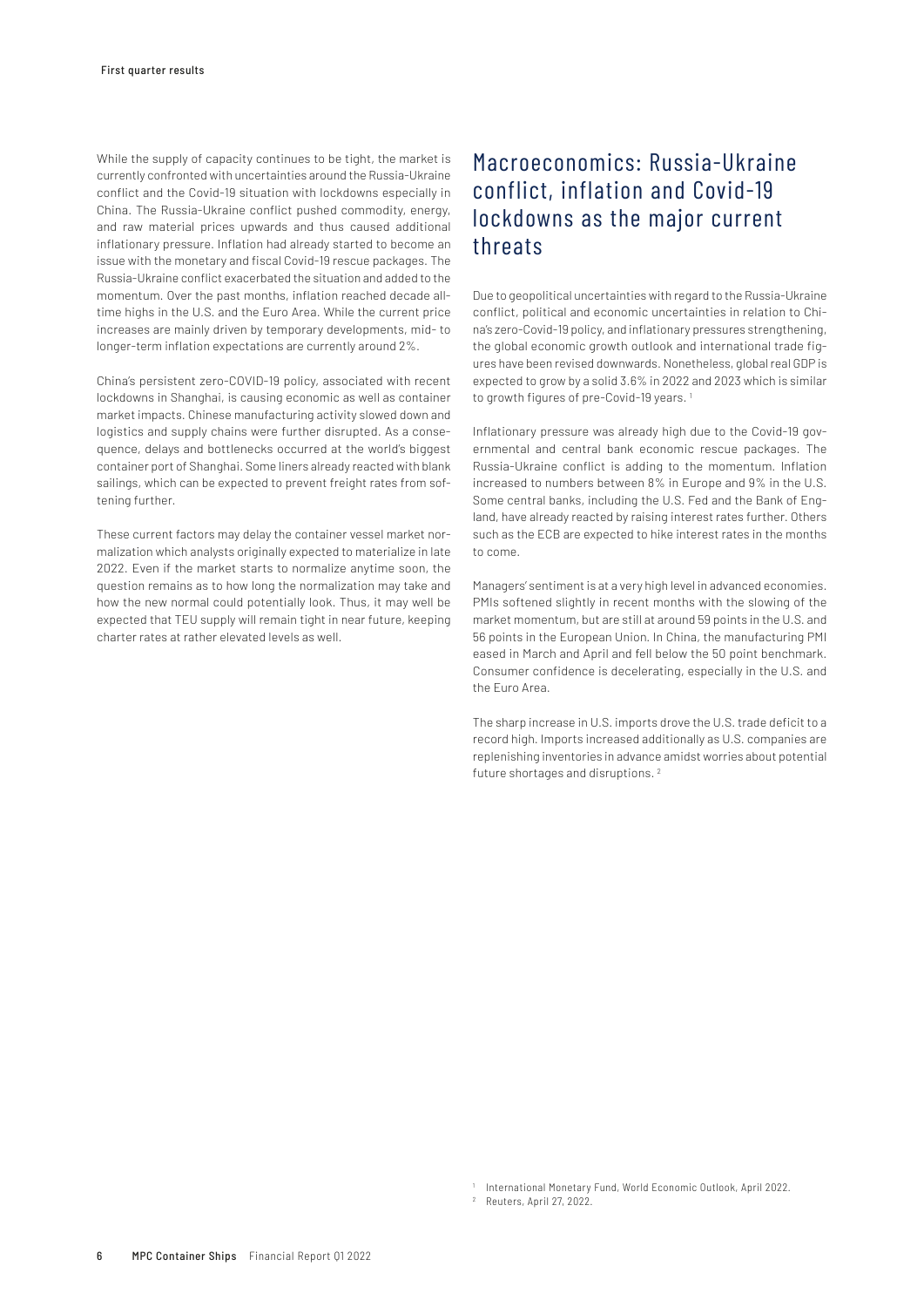#### Time-charter market: Structural changes towards longer-term contracts at elevated rates

Capacity in the time-charter market remains tight and the market momentum positive. Charterers are currently taking a wait-andsee approach due to uncertainties, geopolitical pressures, and lockdowns in China. Recent fixtures show slightly shorter charter periods but still at elevated rates. Currently, spot time-charter rates (6-12 months) are at around 60k USD / day for a 1.7k TEU vessel, 83k USD / day for a 2.7k TEUvessel and 107k USD for a 4.3k TEU vessel.<sup>3</sup> At the end of April, only 0.9% of the total container fleet was commercially idle. <sup>4</sup> Port congestion is still high in the U.S., Europe, and Asia and vessel supply remains tight. Currently, analysts expect congestion to worsen before it gets better.





With the surging charter market, market characteristics changed remarkably. Charter periods are significantly longer than periods reported in the pre-Covid-19 years. While a vessel was fixed between six and nine months on average in the years before the pandemic, the current average period on the time-charter market is 28 months. Redelivery windows are tight: While they were on average five months before the pandemic, they are currently around one month.<sup>5</sup> In addition, today's time-charter market is characterized by a shift from a spot market to a forward market with charter contracts being concluded well in advance. The average share of fixtures that were concluded a minimum of 30 days prior to vessel delivery increased from below ten percent before the Covid-19 pandemic to around 60 percent in Q1 2022. 6







<sup>3</sup> Harper Petersen, HARPEX, April 2022.

<sup>4</sup> Alphaliner, Weekly Newsletter, April 2022.

<sup>5</sup> Data source: Clarksons Research, Shipping

Intelligence Network, April 2022.

<sup>6</sup> ibid.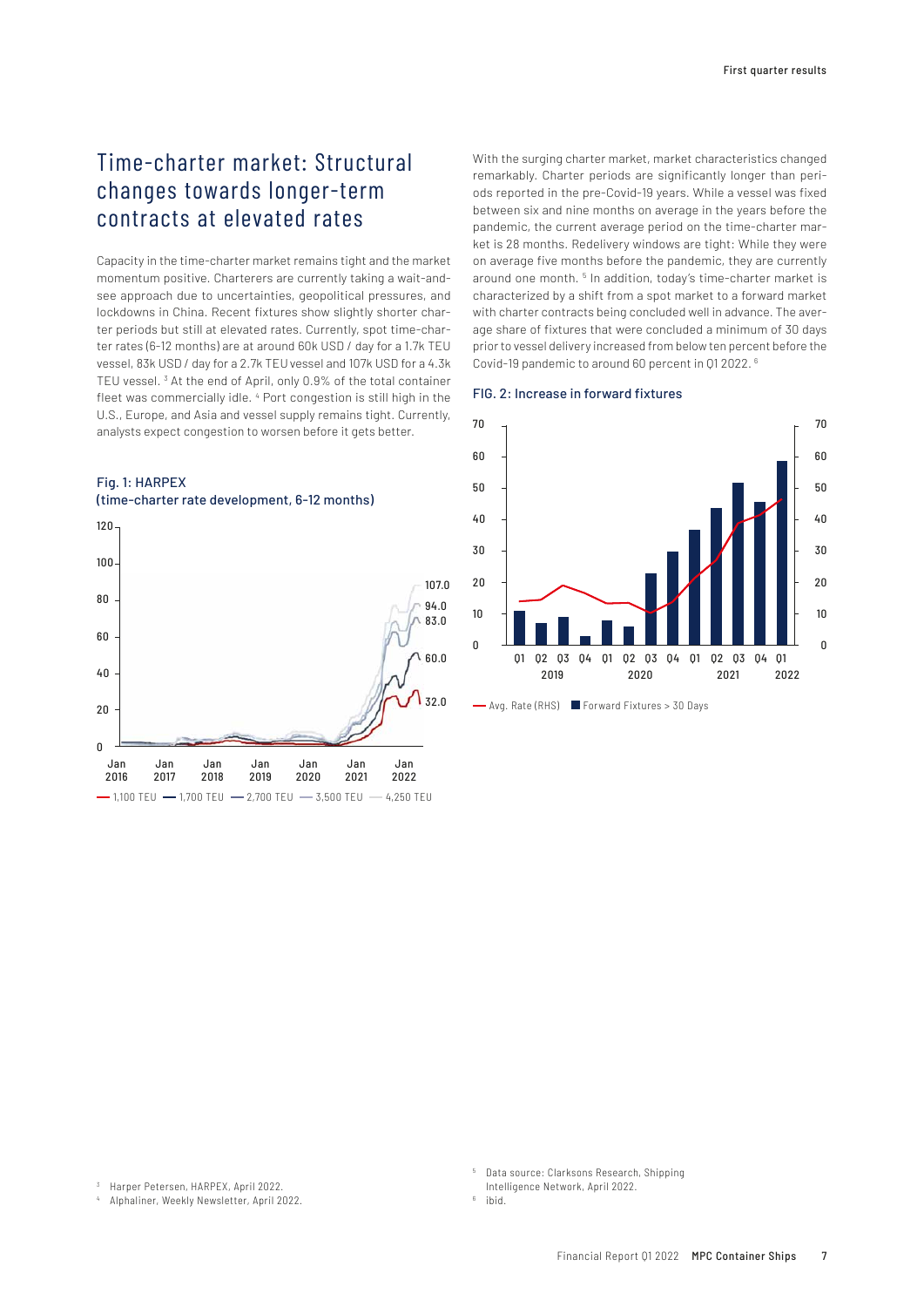#### Fundamentals: Significant excess demand expected for smaller tonnage

Container vessel market fundamentals for smaller segments look promising for the years to come. In the aggregated market, a total TEU demand growth of 3.7% is expected in 2022. By contrast, sup-  $^{\circ}$ ply (the total container vessel fleet) is expected to grow by 4.1%.<sup>7</sup> For the coming two years, supply growth is expected to outperform total demand growth. The outperformance is mainly due to the increase in newbuild ordering for vessels larger than  $12$ k TEU. 2021 saw 4.3m TEU of new container vessel orders. The order book Increased to 6m TEU at the end of 2021(24% of the total container fleet). <sup>8</sup> Contracting and ordering are biased towards larger segments. The supply growth forecast is less strong for smaller segments. Vessels smaller than 5.2k TEU are expected to grow by a moderate 2.9% in 2022. <sup>9</sup>

Consequently, the supply/demand balance is much more promising for smaller vessel sizes that are typically operated in intra-regional markets. Analysts expect that the excess demand situation will persist at least until 2026 on intra-regional markets.<sup>10</sup> Fleet growth for smaller vessels will thus be manageable. Combined with a relatively old fleet, that might encourage scrapping and hence lead to negative fleet growth as of 2024. A significant increase in scrapping, also driven by environmental regulation that comes in force in 2023, is expected for 2024. With a high number of larger vessels entering the market in 2023, cascading effects need to be monitored closely.

#### Fig. 3: Supply / demand growth for the total and intra regional market



- Demand growth (TEU throughput)

<sup>7</sup> Maritime Strategies International, Horizon, April 2022.

<sup>8</sup> Clarksons Research, Shipping Intelligence Network, April 2022.

<sup>9</sup> Maritime Strategy International, Horizon, April 2022.

8 MPC Container Ships Financial Report 01 2022

<sup>10</sup> ibid.

#### B) Intra-Regional



<sup>-</sup>Supply growth (TEU capacity <5.2k TEU) - Demand growth (intra-regional TEU throughput)

On the asset side, surging second-hand and new build prices were the follow-up effects of a soaring container market. S&P activity increased significantly in 2021 and thus also prices for secondhand tonnage. As of April 2022, USD 20 million needs to be paid for a 15-year-old 1k TEU vessel (+167% YoY), USD 31 million for a similar aged 1.7k TEU vessel (+182% YoY), USD 52 million for a 2.8k TEU vessel (+181% YoY) and USD 83 million for a 4.5k TEU vessel (+160% YoY). The newbuild market also recorded price increases, albeit not as strong as on the second-hand market. Newbuild prices are currently around USD 25 million for 1k TEU vessels (+17% YoY), USD 42 million for 2.8k TEU vessels (+18% YoY) and USD 73 million for 5.3k TEU vessels (+12% YoY). 11

<sup>11</sup> Clarksons Research, Shipping Intelligence Network, April 2022.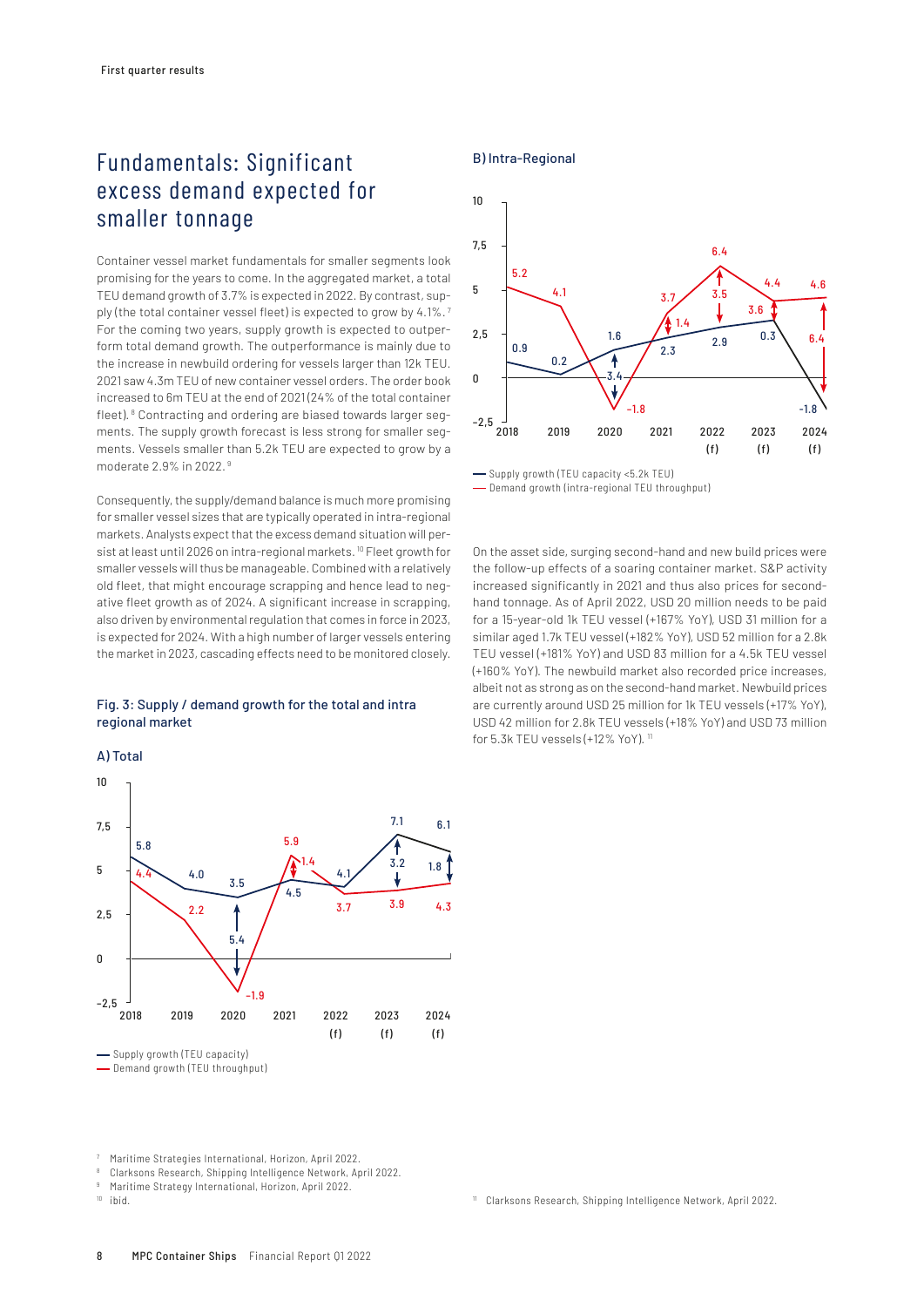### **Outlook**

The main driving forces of the continuing positive container market sentiment are port and hinterland congestions, supply chain disruptions, and associated capacity bottlenecks. The market is not driven by outstanding macroeconomic indicators. Bottleneck problems have not disappeared over the last quarters, but rather increased. Especially in the Far East and China, port congestion increased sharply over the course of the last two months. 12 Over the last months, congestion eased slightly at the ports on the West Coast of North America, but upcoming ILWU labor negotiations might put supply chains under pressure and extend delays even further. As soon as manufacturing activity and port operations resume in Shanghai, congestion might pick up again at the U.S. destination ports of the transpacific trade. It is not possible to solve issues like port capacity, lack of infrastructure including a lack of truck drivers, train and warehouse capacity overnight.

Despite a brief respite on the container market and the current wait-and-see approach, time-charter rates are still very high. Spot freight rates are also significantly elevated. 13Liners again have presented record high earnings for the first months of 2022 and are expecting profits for FY 2022 that will even surpass the record profits generated in FY 2021. The market outlook for 2022 thus remains very positive.

Geopolitical and macroeconomic uncertainties regarding China's persistent zero-COVID-19 policy as well as developments surrounding the Russia-Ukraine conflict remain. Chinese manufacturing activity slowed down and ports, logistics and supply chains are disrupted. Knock-on congestion effects caused by the Russia-Ukraine conflict are showing their impact globally. Indirect macroeconomic effects are already becoming visible since prices on energy, commodity and foods markets increased sharply and are thus contributing significantly to temporary inflationary pressures. For smaller vessels, the inflow of newbuild deliveries of larger segments and the resulting cascading flows will pose a future threat from 2023 onward. On top of that, environmental regulations will become an issue from the beginning of 2023, raising questions concerning the compliance of certain vessel types and size clusters. Environmental regulations are expected to have a significant impact on specific trades, including regional trades. Operators may be forced to reduce speed or change the rotation and vessel deployment of several services. This will further reduce the available capacity, which is already reduced significantly due to the shift towards long-term contracts and forward fixtures on the charter market.

### **Forward-looking statements**

Forward-looking statements presented in this report are based on various assumptions. These assumptions are subject to uncertainties and contingencies which are difficult or impossible to predict. MPC Container Ships ASA cannot give assurances that expectations regarding the outlook will be achieved or accomplished.

 $12$  Ibid.

<sup>13</sup> Harper Petersen, April 2022; Clarksons Research, Shipping Intelligence Network, April 2022.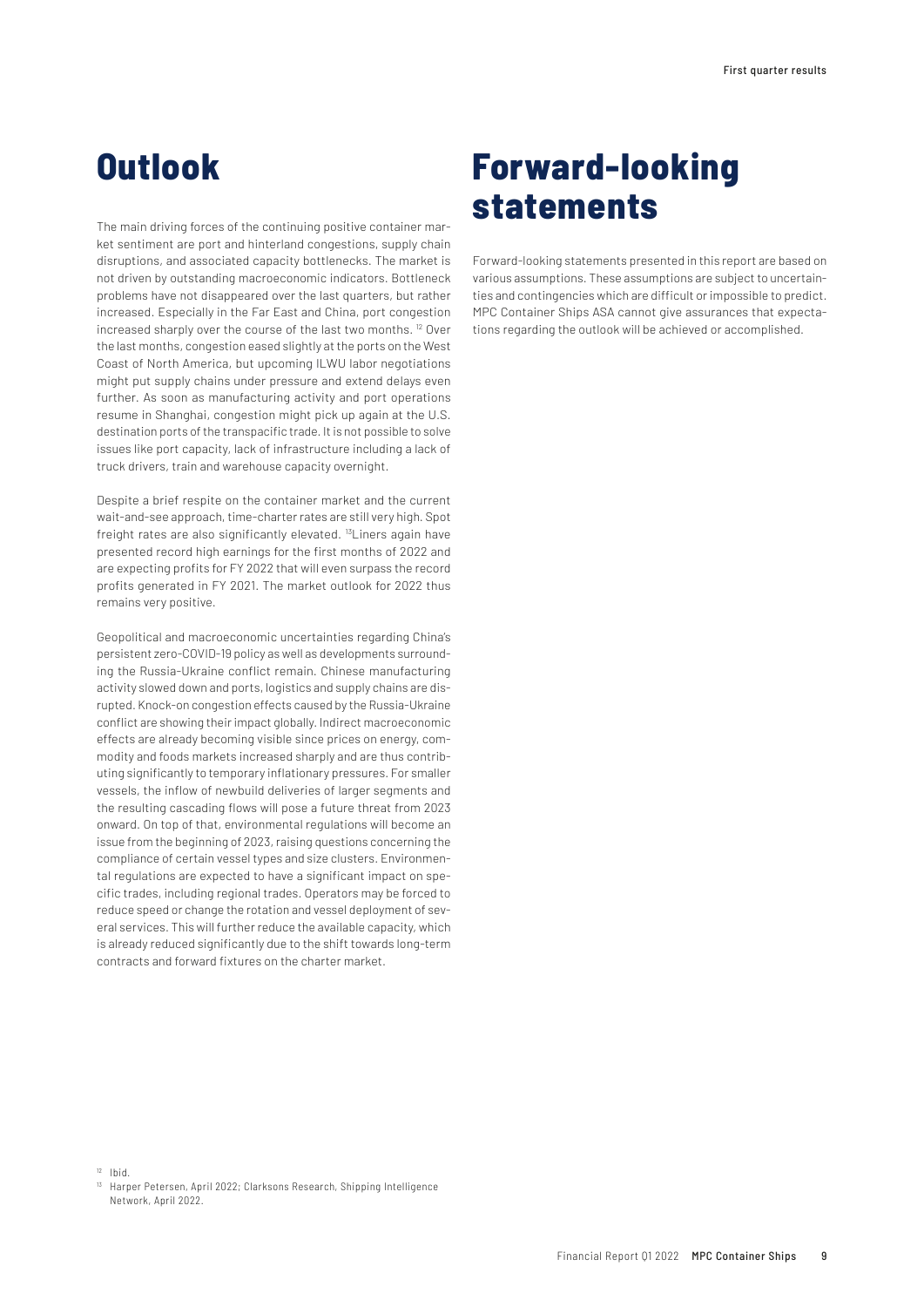# **CONSOLIDATED FINANCIAL STATEMENTS**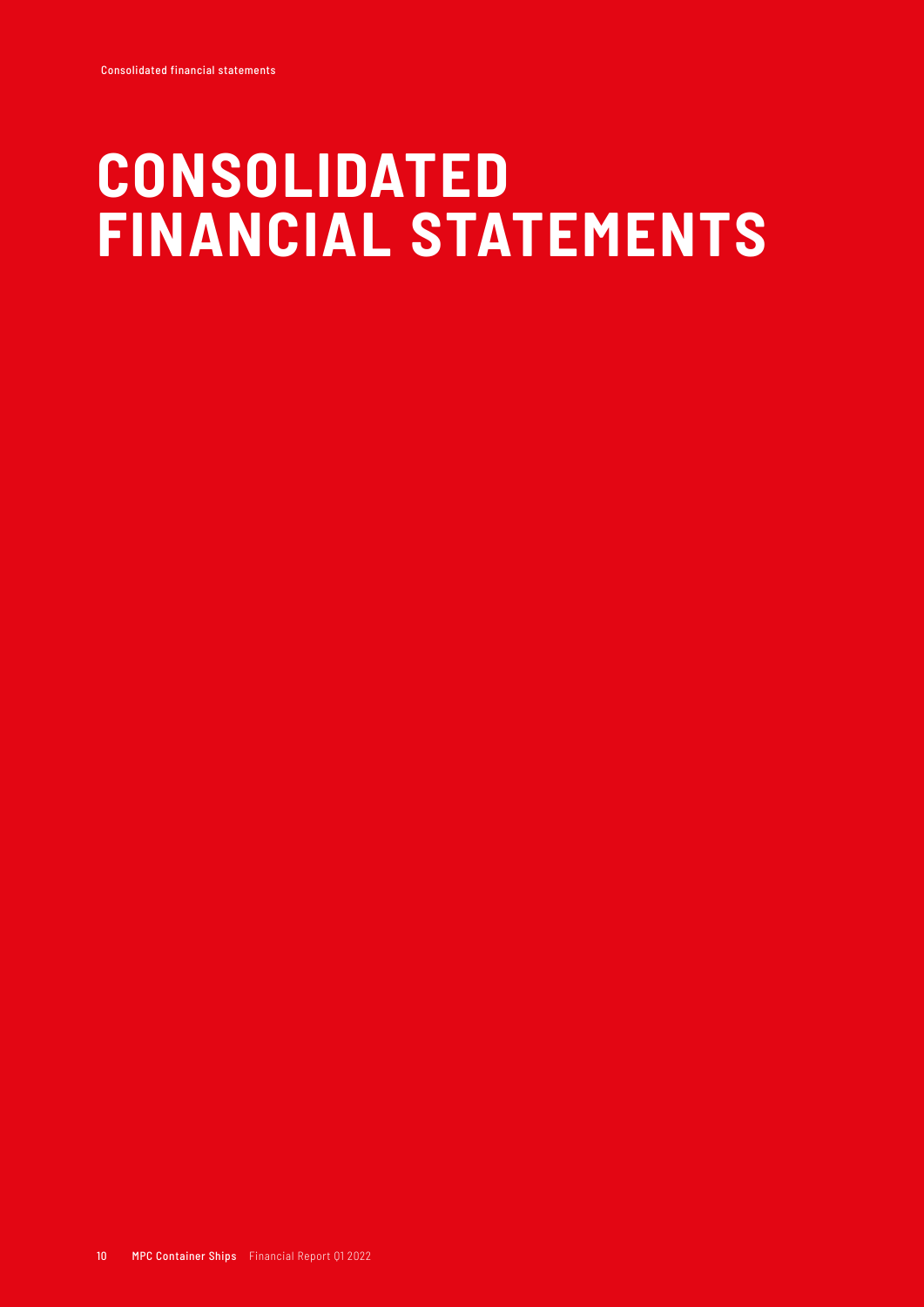### **Consolidated income statement**

| in USD thousands                           |   |           | Notes 012022 (unaudited) 04 2021 (unaudited) | 012021(unaudited) |
|--------------------------------------------|---|-----------|----------------------------------------------|-------------------|
| Operating revenues                         | 5 | 142,942   | 142,548                                      | 54,877            |
| Commissions                                |   | $-4.067$  | $-3,903$                                     | $-2,134$          |
| Vessel voyage expenditures                 |   | $-2,864$  | $-4.135$                                     | $-1,302$          |
| Vessel operation expenditures              |   | $-34,598$ | $-33,469$                                    | $-27,946$         |
| Ship management fees                       |   | $-2,254$  | $-2,672$                                     | $-2,158$          |
| Share of profit or loss from joint venture | 6 | 23,537    | 18,600                                       | 1,627             |
| Gross profit                               |   | 122,696   | 116,969                                      | 22,964            |
| Administrative expenses                    |   | $-3,959$  | $-8,967$                                     | $-2,453$          |
| Other expenses                             |   | 15        | $-1.629$                                     | $-458$            |
| Other income                               |   | 18,969    | 56,317                                       | 2,205             |
| <b>EBITDA</b>                              |   | 137,720   | 162,690                                      | 22,258            |
| Depreciation                               | 7 | $-18,440$ | $-18,138$                                    | $-13,139$         |
| Operating result (EBIT)                    |   | 119,280   | 144,552                                      | 9,119             |
| Finance income                             |   | 40        | 51                                           | 15                |
| Finance costs                              | 8 | $-2,458$  | $-16,195$                                    | $-5,607$          |
| Profit/loss before income tax (EBT)        |   | 116,862   | 128,408                                      | 3,525             |
| Income tax expenses                        |   | $-77$     | $-480$                                       | $-39$             |
| Profit/loss for the period                 |   | 116,785   | 127,928                                      | 3,487             |
| Attributable to:                           |   |           |                                              |                   |
| Equity holders of the Company              |   | 116,676   | 127,846                                      | 3,484             |
| Minority interest                          |   | 109       | 83                                           | 3                 |
| Basic earnings per share - in USD          |   | 0.26      | 0.29                                         | 0.01              |
| Diluted earnings per share - in USD        |   | 0.26      | 0.29                                         | 0.01              |

### **Consolidated statement of comprehensive income**

| in USD thousands                                                   | Notes |         | 01 2022 (unaudited) 04 2021 (unaudited) | 012021(unaudited)                |
|--------------------------------------------------------------------|-------|---------|-----------------------------------------|----------------------------------|
| Profit/loss for the period                                         |       | 116,785 | 127,928                                 | 3,487                            |
| Items which may subsequently be transferred to profit or loss      |       | 281     | $-6,350$                                | 416                              |
| Foreign currency effects, net of taxes                             |       | 0       | $-100$                                  | $-168$                           |
| Change in hedging reserves, net of taxes                           |       | 281     | $-6.250$                                | 584                              |
| Items which will not subsequently be transferred to profit or loss |       | 0       |                                         | 0                                |
| Other comprehensive profit/loss, net of taxes                      |       | 0       |                                         | $\begin{array}{c} \n\end{array}$ |
| Other comprehensive profit/loss from joint ventures and affiliates |       | 0       |                                         | $\Box$                           |
| Total comprehensive profit/loss                                    |       | 117,066 | 121,578                                 | 3,904                            |
| Attributable to:                                                   |       |         |                                         |                                  |
| Equity holders of the Company                                      |       | 116,957 | 121,495                                 | 3,900                            |
| Non-controlling interest                                           |       | 108     | 83                                      | 3                                |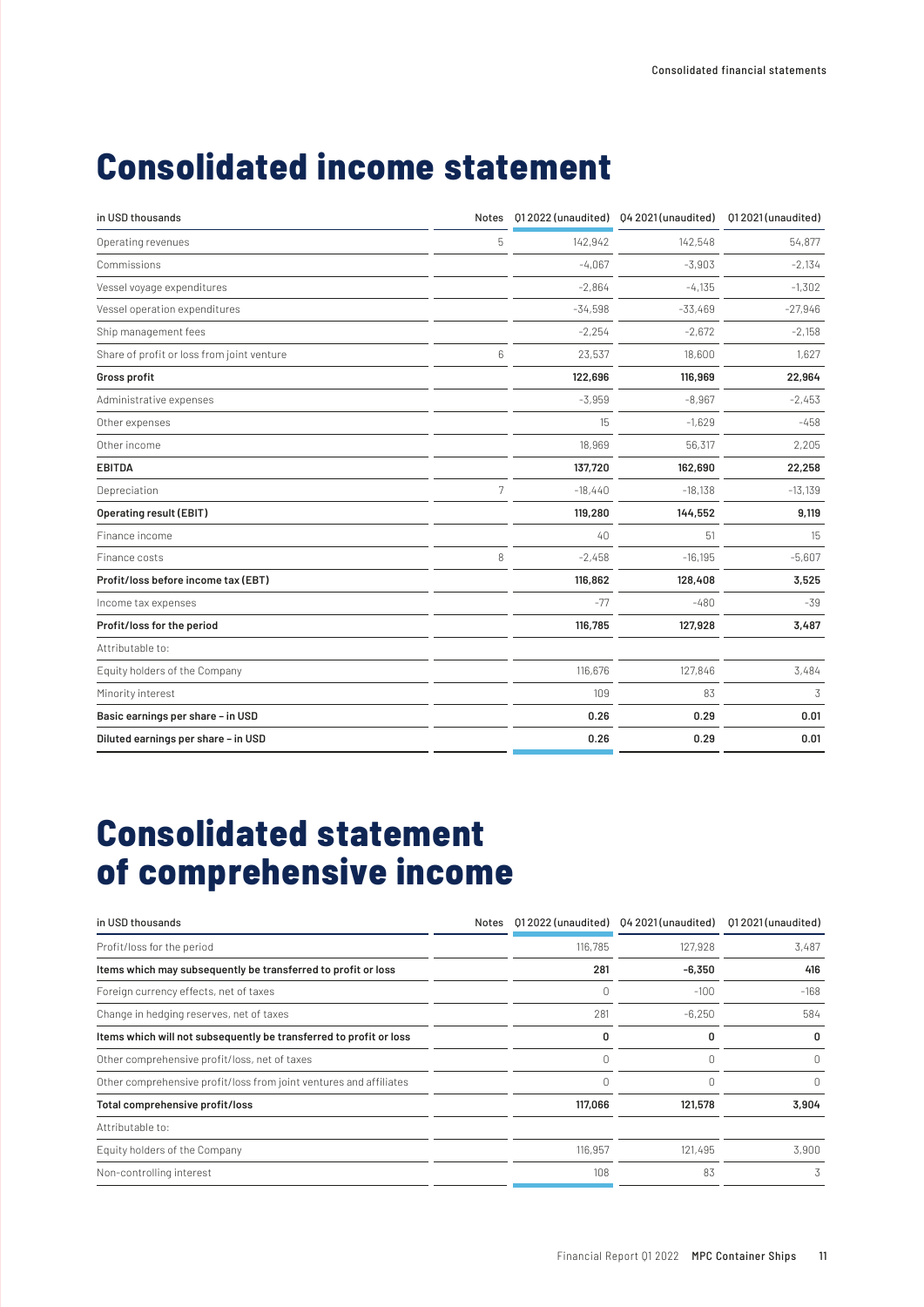### **Consolidated statement of financial position**

| in USD thousands                      | Notes          | At 31 March 2022<br>(unaudited) | At 31 December 2021<br>(audited) |
|---------------------------------------|----------------|---------------------------------|----------------------------------|
| <b>ASSETS</b>                         |                | 915,475                         | 1,034,612                        |
| Non-current assets                    |                | 804,828                         | 803,018                          |
| Vessels                               | $\overline{7}$ | 766,807                         | 774,362                          |
| Investment in joint venture           | 6              | 38,021                          | 28,656                           |
| <b>Current assets</b>                 |                | 110,647                         | 231,594                          |
| Vessel held for sale                  | 7              | $\mathbf 0$                     | 16,303                           |
| Inventories                           |                | 5,635                           | 4,820                            |
| Trade and other receivables           |                | 23,503                          | 30,141                           |
| Cash and cash equivalents             |                | 81,509                          | 180,329                          |
| Unrestricted cash                     |                | 67,549                          | 156,767                          |
| Restricted cash                       |                | 13,960                          | 23,562                           |
| <b>EOUITY AND LIABILITIES</b>         |                | 915,474                         | 1,034,612                        |
| Equity                                |                | 642,315                         | 727,588                          |
| Share capital                         | 10             | 48,630                          | 48,630                           |
| Share premium                         |                | 394,740                         | 597,079                          |
| Treasury shares                       |                | $-1,143$                        | $-1,143$                         |
| Retained losses                       |                | 198,887                         | 82,212                           |
| Other reserves                        |                | 173                             | $-109$                           |
| Non-controlling interest              |                | 1,028                           | 919                              |
| Non-current liabilities               |                | 131,034                         | 151,811                          |
| Interest-bearing loans                | $\, 8$         | 128,741                         | 148,083                          |
| Acquired TC contracts, non-current    |                | 2,293                           | 3,728                            |
| <b>Current liabilities</b>            |                | 142,126                         | 155,213                          |
| Interest-bearing loans and borrowings | 8              | 81,173                          | 83,743                           |
| Acquired TC contracts, current        |                | 9,947                           | 18,083                           |
| Trade and other payables              |                | 9,432                           | 17,628                           |
| Other liabilitie                      |                | 41,574                          | 35,759                           |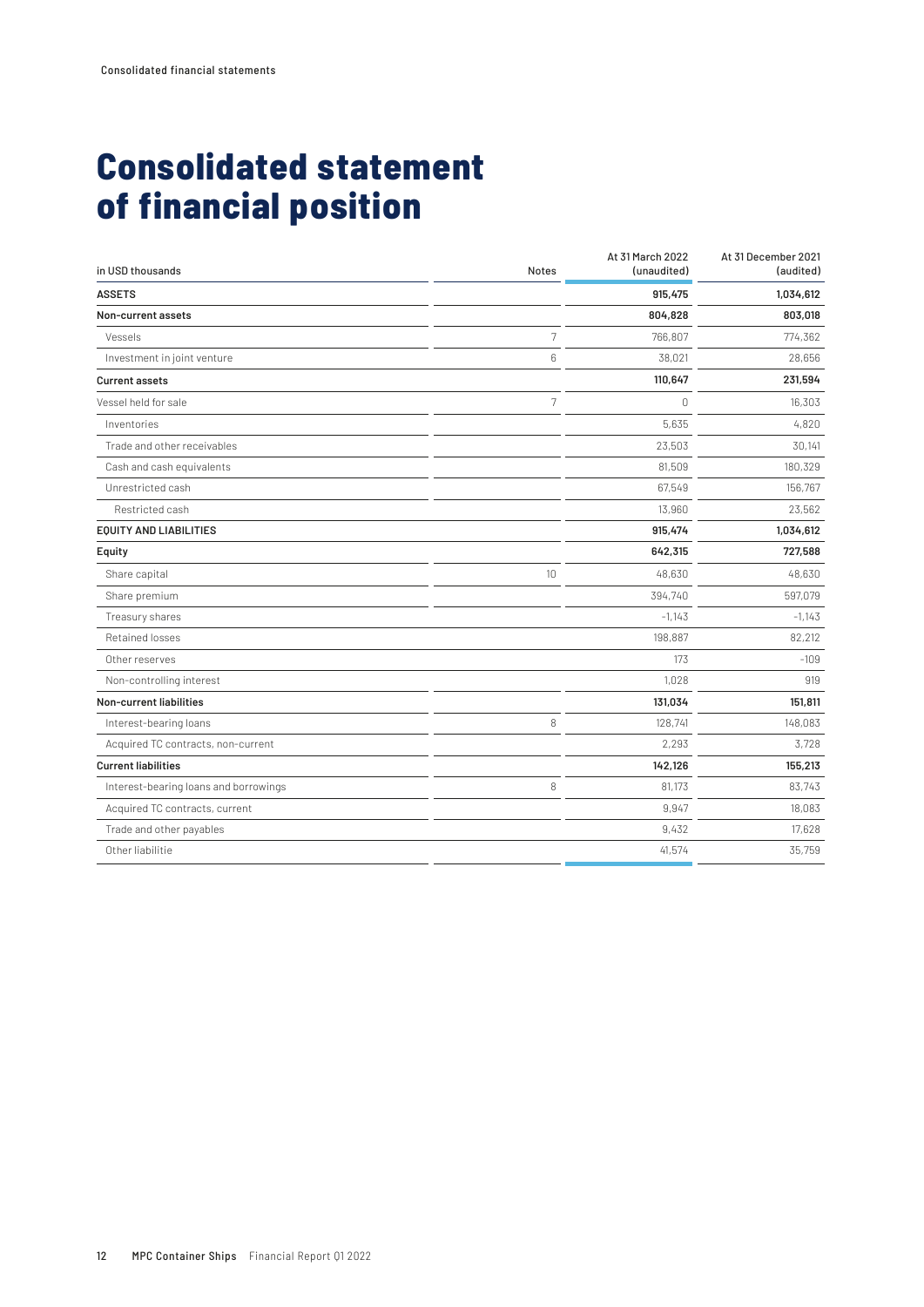### **Consolidated statement of changes in equity**

| In USD thousands (2022/2021:<br>unaudited/audited) | Share<br>capital | Share<br>premium | Treasury<br>shares | Retained<br>earnings | Other<br>reserves | <b>Total equity</b><br>attributable<br>to the equity<br>holders of<br>the Company | Non-con-<br>trolling<br>interest | <b>Total equity</b> |
|----------------------------------------------------|------------------|------------------|--------------------|----------------------|-------------------|-----------------------------------------------------------------------------------|----------------------------------|---------------------|
| Equity as at 1 Jan. 2022                           | 48,630           | 597,079          | $-1,143$           | 82,212               | $-109$            | 726,669                                                                           | 919                              | 727,587             |
| Result of the period                               |                  |                  |                    | 116,676              |                   | 116,676                                                                           | 109                              | 116,785             |
| Other comprehensive income                         |                  |                  |                    |                      | 282               | 282                                                                               |                                  | 282                 |
| Total comprehensive income                         |                  |                  |                    | 116,676              | 282               | 116,958                                                                           | 109                              | 117,067             |
| Paid dividend                                      |                  | $-200,120$       |                    |                      |                   | $-200,120$                                                                        |                                  | $-200,120$          |
| Capital increase                                   |                  |                  |                    |                      |                   |                                                                                   |                                  |                     |
| Settlement of warrants                             |                  | $-2,219$         |                    | $\bigcap$            |                   | $-2,219$                                                                          |                                  | $-2,219$            |
| Equity as at 31 March 2022                         | 48,630           | 394,740          | $-1,143$           | 198,887              | 173               | 61,287                                                                            | 1,028                            | 642,315             |
| Equity as at 1 Jan. 2021                           | 43,047           | 456,764          | $-1,143$           | $-108,413$           | $-8,877$          | 381,377                                                                           | 1,655                            | 383,032             |
| Result of the period                               |                  |                  |                    | 189,725              |                   | 189,725                                                                           | 129                              | 189,854             |
| Other comprehensive income                         |                  |                  |                    |                      | 8,768             | 8,768                                                                             |                                  | 8,768               |
| Total comprehensive income                         |                  |                  |                    | 189,725              | 8,768             | 198,493                                                                           | 129                              | 198,622             |
| Change in non-controlling<br>interest              |                  |                  |                    | 900                  |                   | 900                                                                               | $-865$                           | 35                  |
| Capital increase                                   | 5,583            | 143,870          |                    |                      |                   | 149,452                                                                           |                                  | 149,452             |
| Settlement of warrants                             |                  | $-3,554$         |                    |                      |                   | $-3,554$                                                                          |                                  | $-3,554$            |
| Equity as at 31 December 2021                      | 48,630           | 597,079          | $-1,143$           | 82,212               | $-109$            | 726,669                                                                           | 919                              | 727,587             |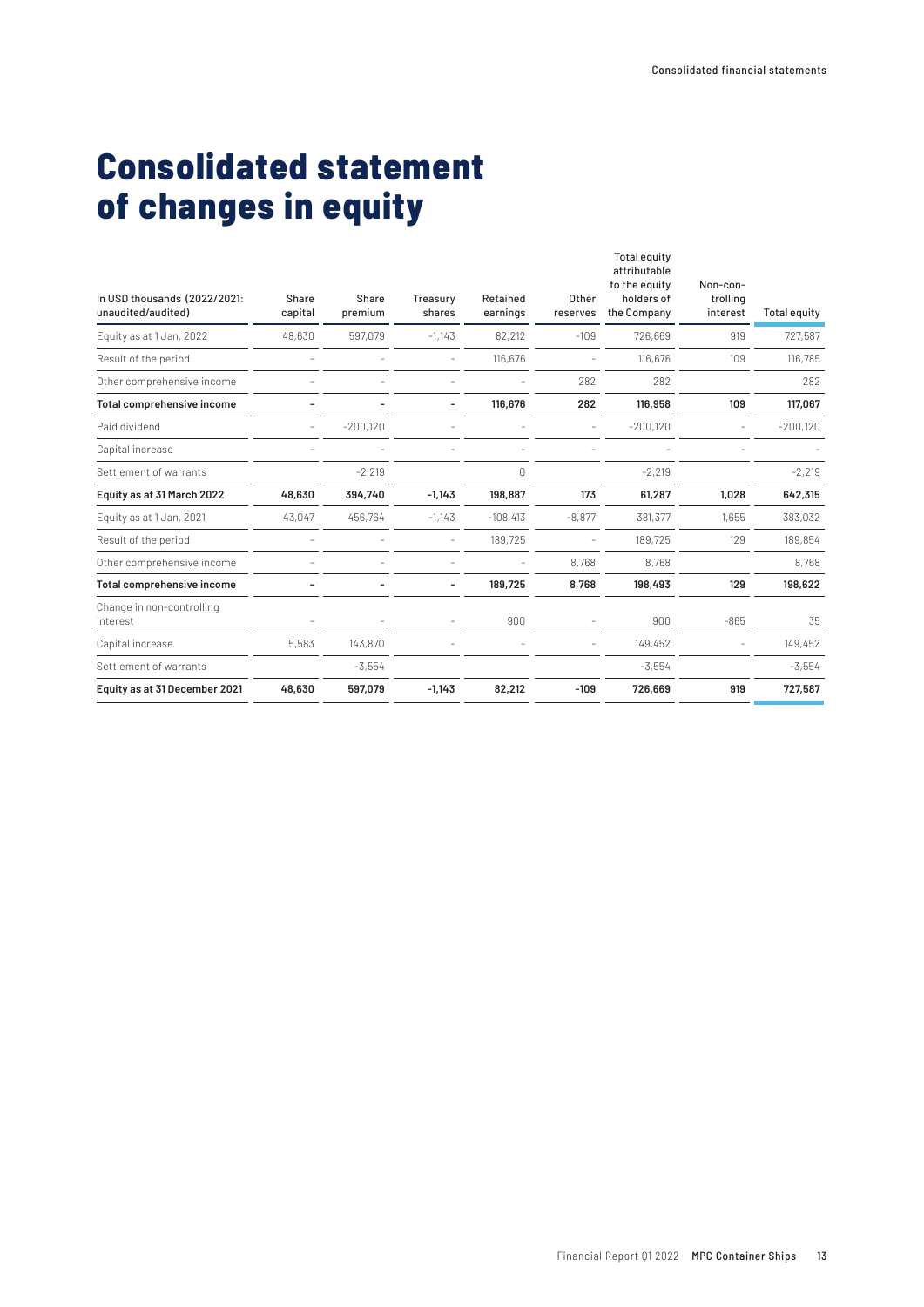### **Consolidated statement of cash flow**

| Profit/loss before income tax<br>116,785<br>$\overline{0}$<br>Income tax expenses paid<br>$\overline{0}$<br>Fair value change in derivatives<br>Net change in inventory and trade and other receivables<br>6,104<br>Net change in other current and trade and other payables<br>$-6.035$<br>Depreciation<br>18,440<br>Finance costs (net)<br>2,418<br>Share of profit or loss from joint venture<br>$-23,537$<br>Gain on sale of vessels<br>$-18,733$<br>Amortization of TC contracts<br>$-8,136$<br>87,307<br>Cash flow from operating activities<br>Proceeds from disposal of vessels<br>35,036<br>Scrubbers, dry-dockings and other vessel upgrades<br>$-10,885$<br>Purchase of new vessel<br>$\mathbb O$<br>91<br>Interest received<br>15,000<br>Dividend received from joint venture investment<br>Investments in associates<br>$-826$<br>Cash flow from investing activities<br>38,416<br>Dividend paid<br>$-200,120$<br>$\overline{0}$<br>Proceeds from debt financing<br>$-22,500$<br>Repayment of debt<br>$-1.921$<br>Interest paid<br>Debt issuance costs<br>$\mathbb O$<br>$-1$<br>Other finance paid<br>$\overline{0}$<br>Repayment of hedging instrument<br>$-224,542$<br>Cash flow from financing activities<br>Net change in cash and cash equivalents<br>$-98,819$<br>Cash and cash equivalents at the beginning of the period<br>180,328<br>81,509<br>Cash and cash equivalents at the end of the period 14 | Notes 012022 (unaudited) 04 2021 (unaudited)<br>in USD thousands | Q12021(unaudited) |
|------------------------------------------------------------------------------------------------------------------------------------------------------------------------------------------------------------------------------------------------------------------------------------------------------------------------------------------------------------------------------------------------------------------------------------------------------------------------------------------------------------------------------------------------------------------------------------------------------------------------------------------------------------------------------------------------------------------------------------------------------------------------------------------------------------------------------------------------------------------------------------------------------------------------------------------------------------------------------------------------------------------------------------------------------------------------------------------------------------------------------------------------------------------------------------------------------------------------------------------------------------------------------------------------------------------------------------------------------------------------------------------------------------------------------|------------------------------------------------------------------|-------------------|
|                                                                                                                                                                                                                                                                                                                                                                                                                                                                                                                                                                                                                                                                                                                                                                                                                                                                                                                                                                                                                                                                                                                                                                                                                                                                                                                                                                                                                              | 128,408                                                          | 3,525             |
|                                                                                                                                                                                                                                                                                                                                                                                                                                                                                                                                                                                                                                                                                                                                                                                                                                                                                                                                                                                                                                                                                                                                                                                                                                                                                                                                                                                                                              | $\Omega$                                                         | $\cup$            |
|                                                                                                                                                                                                                                                                                                                                                                                                                                                                                                                                                                                                                                                                                                                                                                                                                                                                                                                                                                                                                                                                                                                                                                                                                                                                                                                                                                                                                              | $-554$                                                           | 586               |
|                                                                                                                                                                                                                                                                                                                                                                                                                                                                                                                                                                                                                                                                                                                                                                                                                                                                                                                                                                                                                                                                                                                                                                                                                                                                                                                                                                                                                              | 9,686                                                            | $-3,684$          |
|                                                                                                                                                                                                                                                                                                                                                                                                                                                                                                                                                                                                                                                                                                                                                                                                                                                                                                                                                                                                                                                                                                                                                                                                                                                                                                                                                                                                                              | 13,043                                                           | 45                |
|                                                                                                                                                                                                                                                                                                                                                                                                                                                                                                                                                                                                                                                                                                                                                                                                                                                                                                                                                                                                                                                                                                                                                                                                                                                                                                                                                                                                                              | 18,138                                                           | 13,139            |
|                                                                                                                                                                                                                                                                                                                                                                                                                                                                                                                                                                                                                                                                                                                                                                                                                                                                                                                                                                                                                                                                                                                                                                                                                                                                                                                                                                                                                              | 16,144                                                           | 5,592             |
|                                                                                                                                                                                                                                                                                                                                                                                                                                                                                                                                                                                                                                                                                                                                                                                                                                                                                                                                                                                                                                                                                                                                                                                                                                                                                                                                                                                                                              | $-18,600$                                                        | $-1,627$          |
|                                                                                                                                                                                                                                                                                                                                                                                                                                                                                                                                                                                                                                                                                                                                                                                                                                                                                                                                                                                                                                                                                                                                                                                                                                                                                                                                                                                                                              | $-54,774$                                                        | $\bigcap$         |
|                                                                                                                                                                                                                                                                                                                                                                                                                                                                                                                                                                                                                                                                                                                                                                                                                                                                                                                                                                                                                                                                                                                                                                                                                                                                                                                                                                                                                              | $-12,851$                                                        | $\circ$           |
|                                                                                                                                                                                                                                                                                                                                                                                                                                                                                                                                                                                                                                                                                                                                                                                                                                                                                                                                                                                                                                                                                                                                                                                                                                                                                                                                                                                                                              | 98,640                                                           | 17.576            |
|                                                                                                                                                                                                                                                                                                                                                                                                                                                                                                                                                                                                                                                                                                                                                                                                                                                                                                                                                                                                                                                                                                                                                                                                                                                                                                                                                                                                                              | 132,938                                                          | 4,606             |
|                                                                                                                                                                                                                                                                                                                                                                                                                                                                                                                                                                                                                                                                                                                                                                                                                                                                                                                                                                                                                                                                                                                                                                                                                                                                                                                                                                                                                              | $-15,395$                                                        | $-5,068$          |
|                                                                                                                                                                                                                                                                                                                                                                                                                                                                                                                                                                                                                                                                                                                                                                                                                                                                                                                                                                                                                                                                                                                                                                                                                                                                                                                                                                                                                              | $\overline{0}$                                                   | $-9,000$          |
|                                                                                                                                                                                                                                                                                                                                                                                                                                                                                                                                                                                                                                                                                                                                                                                                                                                                                                                                                                                                                                                                                                                                                                                                                                                                                                                                                                                                                              | 27                                                               | 3                 |
|                                                                                                                                                                                                                                                                                                                                                                                                                                                                                                                                                                                                                                                                                                                                                                                                                                                                                                                                                                                                                                                                                                                                                                                                                                                                                                                                                                                                                              | 22,500                                                           | 0                 |
|                                                                                                                                                                                                                                                                                                                                                                                                                                                                                                                                                                                                                                                                                                                                                                                                                                                                                                                                                                                                                                                                                                                                                                                                                                                                                                                                                                                                                              | $\Omega$                                                         | $\cap$            |
|                                                                                                                                                                                                                                                                                                                                                                                                                                                                                                                                                                                                                                                                                                                                                                                                                                                                                                                                                                                                                                                                                                                                                                                                                                                                                                                                                                                                                              | 140,070                                                          | $-9,459$          |
|                                                                                                                                                                                                                                                                                                                                                                                                                                                                                                                                                                                                                                                                                                                                                                                                                                                                                                                                                                                                                                                                                                                                                                                                                                                                                                                                                                                                                              | 0                                                                | $\cup$            |
|                                                                                                                                                                                                                                                                                                                                                                                                                                                                                                                                                                                                                                                                                                                                                                                                                                                                                                                                                                                                                                                                                                                                                                                                                                                                                                                                                                                                                              | 180,047                                                          | 6,000             |
|                                                                                                                                                                                                                                                                                                                                                                                                                                                                                                                                                                                                                                                                                                                                                                                                                                                                                                                                                                                                                                                                                                                                                                                                                                                                                                                                                                                                                              | $-307,228$                                                       | $-1,103$          |
|                                                                                                                                                                                                                                                                                                                                                                                                                                                                                                                                                                                                                                                                                                                                                                                                                                                                                                                                                                                                                                                                                                                                                                                                                                                                                                                                                                                                                              | $-3,540$                                                         | $-3,451$          |
|                                                                                                                                                                                                                                                                                                                                                                                                                                                                                                                                                                                                                                                                                                                                                                                                                                                                                                                                                                                                                                                                                                                                                                                                                                                                                                                                                                                                                              | $-2,699$                                                         | $-118$            |
|                                                                                                                                                                                                                                                                                                                                                                                                                                                                                                                                                                                                                                                                                                                                                                                                                                                                                                                                                                                                                                                                                                                                                                                                                                                                                                                                                                                                                              | 1,896                                                            | $-579$            |
|                                                                                                                                                                                                                                                                                                                                                                                                                                                                                                                                                                                                                                                                                                                                                                                                                                                                                                                                                                                                                                                                                                                                                                                                                                                                                                                                                                                                                              | $-3,353$                                                         | $\Omega$          |
|                                                                                                                                                                                                                                                                                                                                                                                                                                                                                                                                                                                                                                                                                                                                                                                                                                                                                                                                                                                                                                                                                                                                                                                                                                                                                                                                                                                                                              | $-134,877$                                                       | 750               |
|                                                                                                                                                                                                                                                                                                                                                                                                                                                                                                                                                                                                                                                                                                                                                                                                                                                                                                                                                                                                                                                                                                                                                                                                                                                                                                                                                                                                                              | 103,833                                                          | 8,868             |
|                                                                                                                                                                                                                                                                                                                                                                                                                                                                                                                                                                                                                                                                                                                                                                                                                                                                                                                                                                                                                                                                                                                                                                                                                                                                                                                                                                                                                              | 76,495                                                           | 39,254            |
|                                                                                                                                                                                                                                                                                                                                                                                                                                                                                                                                                                                                                                                                                                                                                                                                                                                                                                                                                                                                                                                                                                                                                                                                                                                                                                                                                                                                                              | 180,328                                                          | 48,122            |

<sup>14</sup> Restricted cash as at 31 March 2022 was USD 14.0 million compared to USD 23.6 million as at 31 December 2021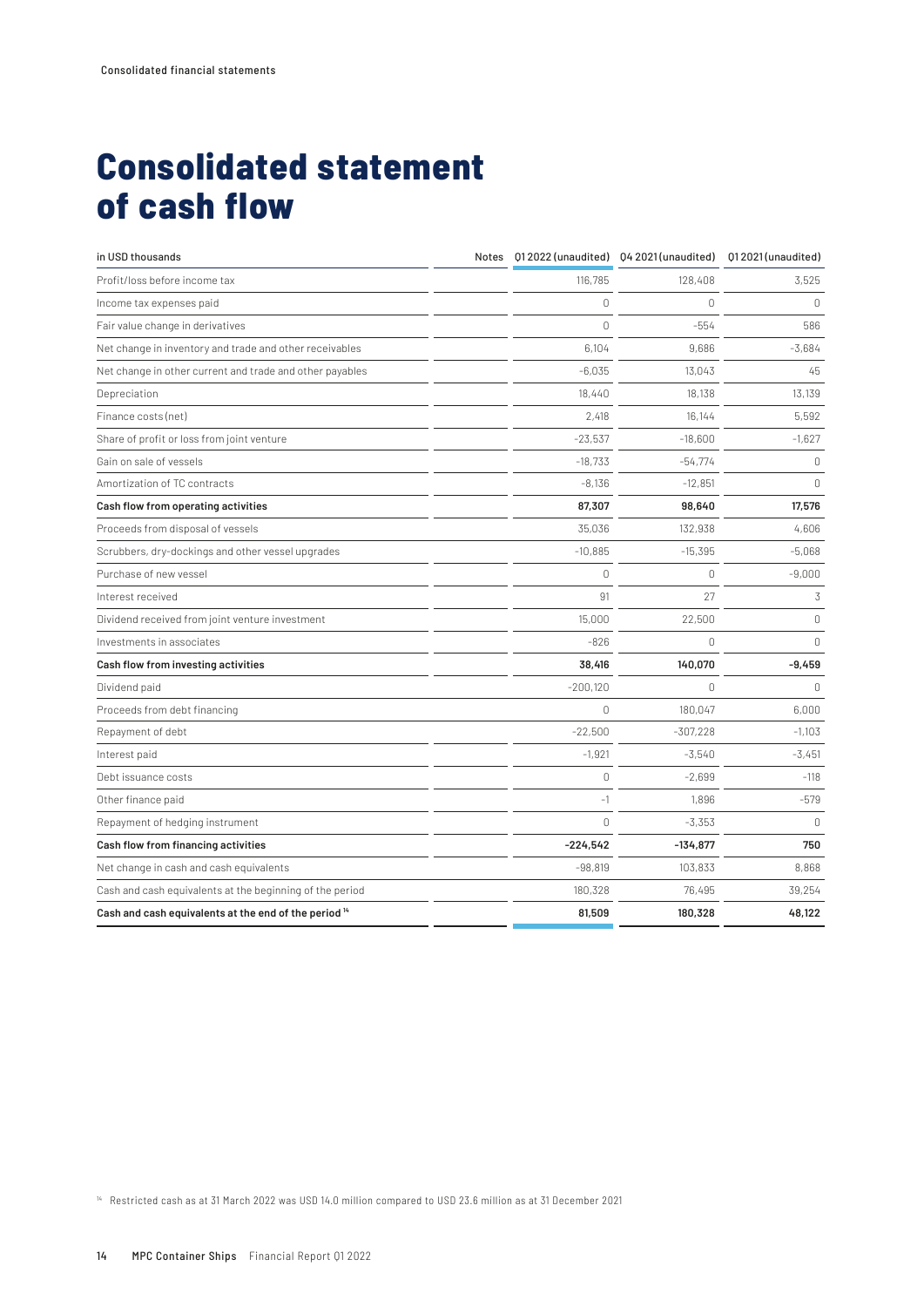### **Notes**

#### Note 1 – General information

MPC Container Ships ASA (the "Company") is a public limited liability company (Norwegian: allmennaksjeselskap) incorporated and domiciled in Norway, with its registered address at Munkedamsveien 45 A, 0250 Oslo, Norway and Norwegian registered enterprise number 918 494 316. The Company was incorporated on 9 January 2017 and commenced operations in April 2017 when the first vessels were acquired. These consolidated financial statements comprise the Company and its subsidiaries (together referred to as the "Group"). The principal activity of the Group is to invest in and to operate maritime assets in the container shipping segment.

The shares of the Company are listed on the Oslo Stock Exchange under the ticker "MPCC".

#### Note 2 – Basis of preparation

The unaudited interim financial statements for the period ended 31 March 2022 have been prepared in accordance with IAS 34 Interim Financial Reporting as issued by the International Accounting Standards Board ("IASB") and as adopted by the European Union ("EU"). The statements have not been subject to audit. The statements do not include all the information and disclosures required in the annual financial statements and should be read in conjunction with the Group's annual financial statements as at 31 December 2021. The consolidated financial statements are presented in USD thousands unless otherwise stated.

Only standards and interpretations that are applicable to the Group have been included and the Group reviews the impact of these changes in its financial statements. The Group will adopt the relevant new and amended standards and interpretations when they become effective, subject to EU approval before the consolidated financial statements are issued.

#### Note 3 – Significant accounting policies

The accounting policies adopted in preparing the condensed consolidated interim financial reporting are consistent with those applied in the preparation of the Group's consolidated financial statements for the period ended 31 December 2021. No new standards were effective as at 1 January 2022 with a significant impact on the Group.

#### Note 4 – Segment information

All of the Group's vessels earn revenues from seaborne container transportation globally. The vessels exhibit similar economic, trading and financial characteristics. The Group is organised in one operating segment, ie. the container shipping segment.

#### Note 5 – Revenue

| in USD thousands                       | 012022 (unaudited) | 01 2021 (unaudited) |
|----------------------------------------|--------------------|---------------------|
| Time charter revenue                   | 117,286            | 42,219              |
| Amortization of time charter contracts | 8,135              | n.                  |
| Pool charter revenue                   | 14,585             | 11,225              |
| Other revenue                          | 2,936              | 1,433               |
| Total operating revenue                | 142.942            | 54,877              |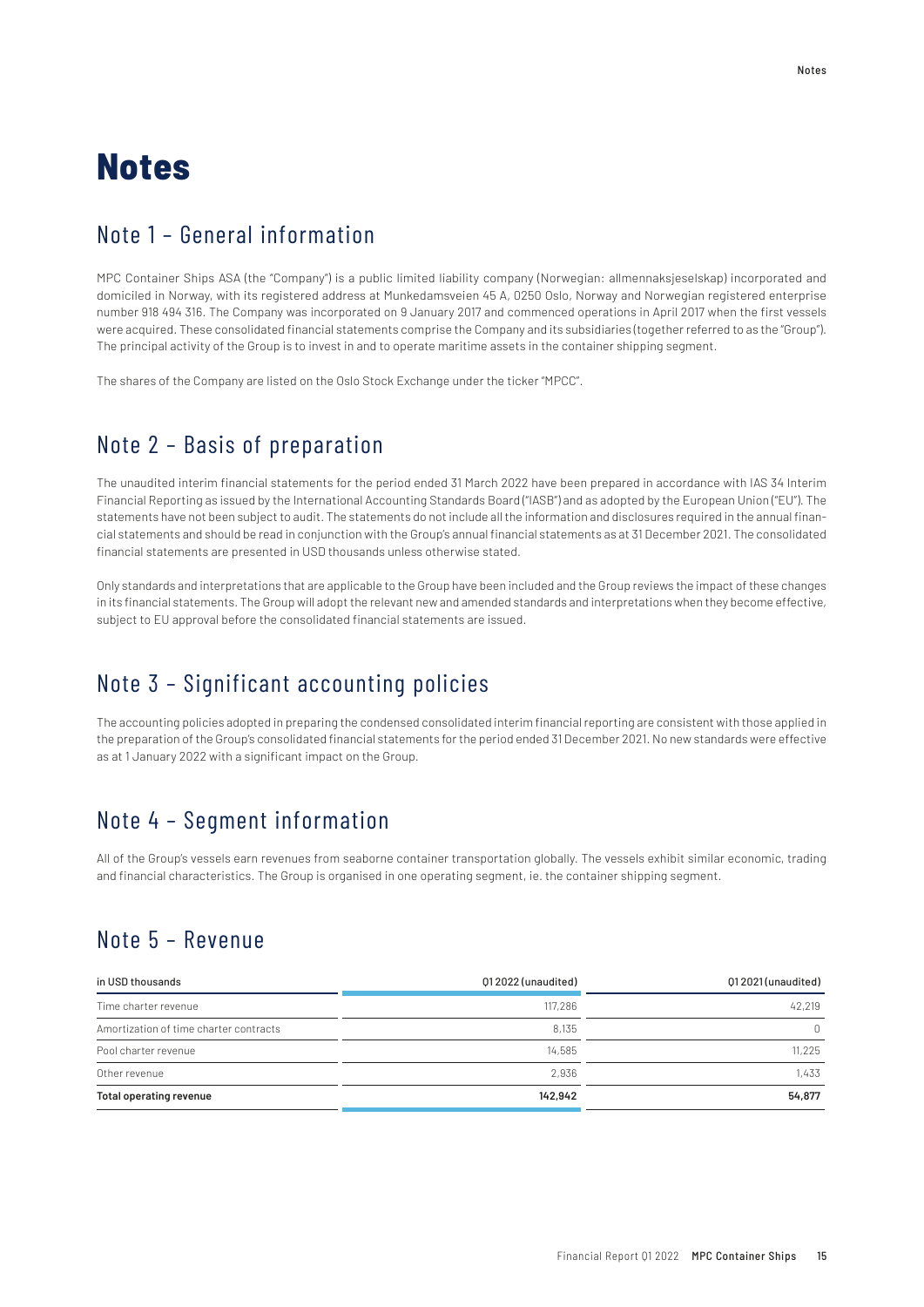The Group's time charter contracts are divided into a lease element and a service element. The lease element of the vessel represents the use of the vessel without any associated performance obligations and is accounted for in accordance with the lease standard. Revenues from time charter services (service element) and other revenue (e.g. bunkers and other services) are accounted for in accordance with IFRS 15. The Group's performance obligation is to provide time charter services to its charterers.

| in USD thousands                       | 012022 (unaudited) | 01 2021 (unaudited) |
|----------------------------------------|--------------------|---------------------|
| Service element                        | 101,437            | 27,665              |
| Other revenue                          | 2,936              | 1,433               |
| Total revenue from customer contracts  | 104,373            | 29,098              |
| Lease element                          | 30,413             | 25,779              |
| Amortization of time charter contracts | 8,135              | $\Omega$            |
| <b>Total operating revenue</b>         | 142.942            | 54,877              |

Other revenue relates to reimbursements of bunkers and other services, including amortization of the acquired value of time charter contracts. In Q1 2022, the amortization of acquired time charter contracts amounted to USD 8.1 million (Q4 2021: USD 12.9 million).

#### Note 6 – Interest in joint ventures

| In USD thousands                          | 01 2022 (unaudited) | 01 2021 (unaudited) |
|-------------------------------------------|---------------------|---------------------|
| Operating revenue                         | 14,142              | 9,648               |
| Operating costs                           | $-6,301$            | $-4,898$            |
| Other income                              | 40,331              | $\overline{0}$      |
| Depreciation                              | $-978$              | $-1,307$            |
| Net financial income/expense              | $-116$              | $-167$              |
| Income tax                                | $-6$                | $-22$               |
| Profit after tax for the period           | 47,073              | 3,254               |
| Total comprehensive income for the period | 47.073              | 3.254               |
| Group's share of profit for the period    | 23,537              | 1,627               |

The Group has a 50% interest in 2. Bluewater Holding Schifffahrtsgesellschaft GmbH & Co. KG, Hamburg (Germany), a company which owns eight container vessels through respective wholly-owned subsidiaries. The interest in 2. Bluewater Holding Schifffahrtsgesellschaft GmbH & Co. KG is considered to be an investment in a joint venture, and is accounted for using the equity method. Included in other income is the gain from the sale of AS Petulia and AS Patricia which resulted in a total gain of USD 40.3 million in the joint venture.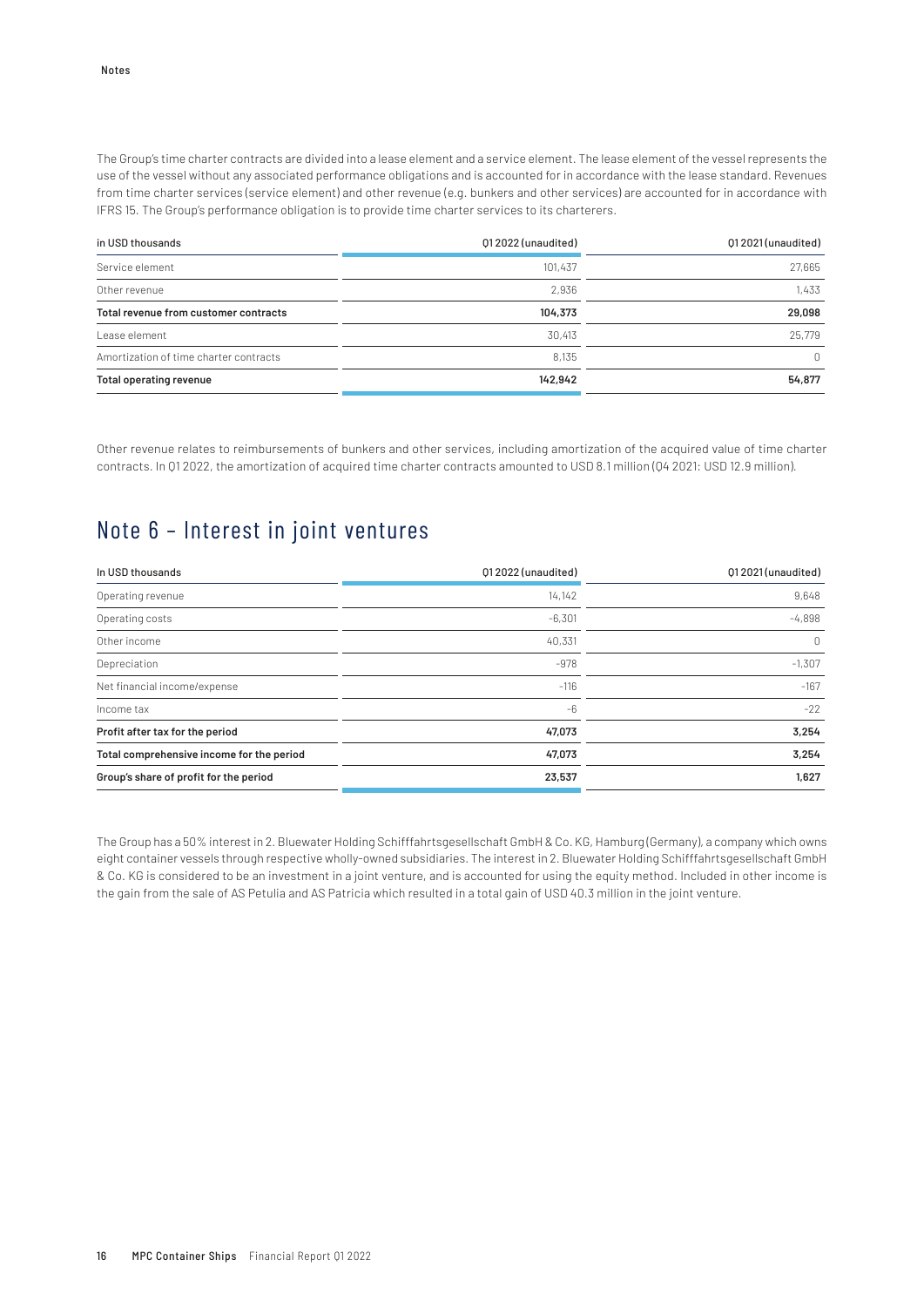### Note 7 – Vessels and prepayments

| in USD thousands                                                    | At 31 March 2022 (unaudited) | At 31 December 2021 (audited) |
|---------------------------------------------------------------------|------------------------------|-------------------------------|
| <b>Acquisition cost at 1 January</b>                                | 937,841                      | 707,924                       |
| Acquisition of vessels                                              | 0                            | 10,000                        |
| Acquisition of Songa Container Group                                | 0                            | 296,584                       |
| Prepayments                                                         | 0                            | $-1,000$                      |
| Capitalized dry-docking and other expenses                          | 10,885                       | 41,084                        |
| Disposals of vessels                                                | $-20,914$                    | $-95,836$                     |
| Vessel held for sale                                                | 20,914                       | $-20,914$                     |
| <b>Acquisition cost</b>                                             | 948,726                      | 937,841                       |
| Accumulated depreciations<br>and impairment 1 January               | $-163,480$                   | $-119,107$                    |
| Depreciation for the year-to-date                                   | $-18,440$                    | $-62,049$                     |
| Impairment                                                          | 0                            | $\Omega$                      |
| Disposal of vessels                                                 | 4,611                        | 13,066                        |
| Vessel held for sale                                                | $-4,611$                     | 4,611                         |
| <b>Accumulated depreciations and</b><br>impairment at end of period | $-181,920$                   | $-163,480$                    |
| Closing balance at end of period                                    | 766,807                      | 774,363                       |

| Depreciation method     | Straight-line                 | Straight-line                 |
|-------------------------|-------------------------------|-------------------------------|
| Useful life (vessels)   | 25 vears                      | 25 years                      |
| Useful life (dry docks) | 5 vears                       | 5 years                       |
| Useful life (scrubbers) | Remaining useful life vessels | Remaining useful life vessels |

In the Q1 2022, the vessel AS Palatia was sold for total gross proceeds of USD 35.8 million resulting in a gain of USD 18.8 million which is included in other income in the consolidated income statement.

At each reporting date, the Group evaluates whether there is an indication that an asset may be impaired. An assessment of the recoverable amount performed when an impairment indicator exists. At 31 March 2022, no such indicators were identified by management and no impairment test was therefore performed.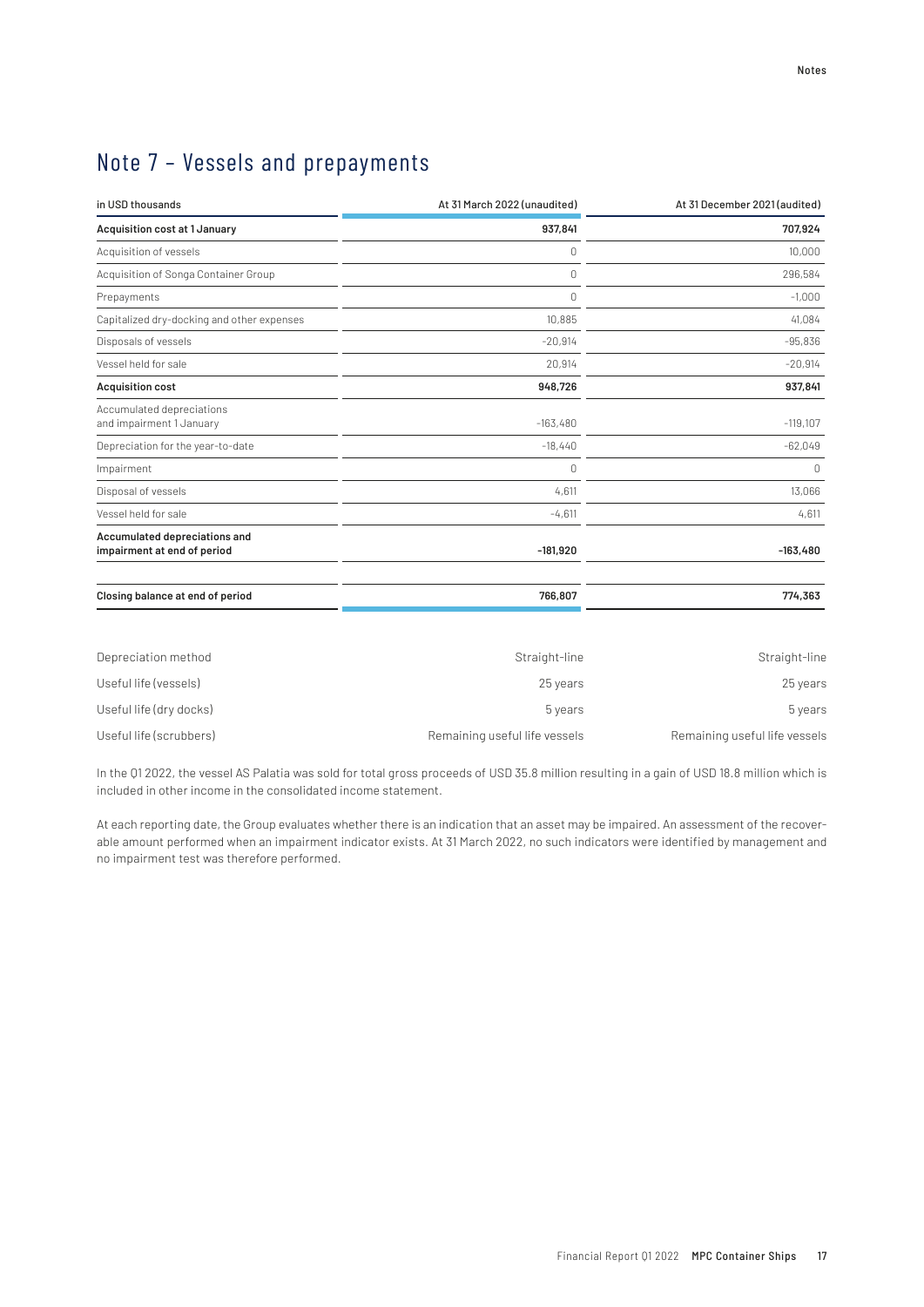| in USD thousands                                  | Ticker | Currency   | Nominal<br>amount | Interest                  | Maturity           | As at<br>31 March 2022<br>(unaudited) | As at<br>31 Decem-<br>ber 2021<br>(audited) |
|---------------------------------------------------|--------|------------|-------------------|---------------------------|--------------------|---------------------------------------|---------------------------------------------|
| Loan & credit facility                            | N/A    | <b>USD</b> | 180,000           | 1 month LIBOR<br>$+3.35%$ | Novem-<br>ber 2026 | 157,500                               | 180,000                                     |
| Senior secured credit facility<br>USD 70 million  | N/A    | <b>USD</b> | 55,000            | Floating +<br>3.25%       | June 2024          | 55,000                                | 55,000                                      |
| Non-recourse senior<br>secured term loan          | N/A    | <b>USD</b> | 59,150            | Floating +<br>4.75%       | May 2023           | 0                                     | $\mathbf 0$                                 |
| Term Ioan                                         | N/A    | <b>USD</b> | 29,000            | Floating +<br>3.5%        | April 2022         | 0                                     | $\mathbf 0$                                 |
| Other short-term debt<br>incl. accrued interest   |        |            |                   |                           |                    | 420                                   | 271                                         |
| <b>Total outstanding</b>                          |        |            |                   |                           |                    | 212,920                               | 235,271                                     |
| Debt issuance costs                               |        |            |                   |                           |                    | $-3,006$                              | $-3,446$                                    |
| <b>Total interest bearing</b><br>debt outstanding |        |            |                   |                           |                    | 209,914                               | 231,826                                     |

### Note 8 – Interest-bearing debt

On 29 July 2021, the Group entered into a USD 70 million three-year revolving credit facility agreement with CIT Group, where MPCC Second Financing GmbH & Co. KG, a subsidiary of the Company, is the borrower. The initial drawdown of USD 55 million was made to refinance the existing debt. The credit line's maturity date is in June 2024.

On 20 October 2021, the Group entered into an agreement for a USD 180 million five-year senior secured credit facility with Hamburg Commercial Bank ("HCOB"). The credit facility consists of a USD 130 million term loan and a revolving credit facility of USD 50 million. The loan and credit line matures in November 2026.

### Note 9 – Related party disclosure

The following table shows the total amount of service transactions which have been entered into with related parties in Q1 2022:

| in USD thousands / 01 2022                             | Type of services | Group | 2. Bluewater Holding Schifffahrts-<br>gesellschaft GmbH & Co. KG |
|--------------------------------------------------------|------------------|-------|------------------------------------------------------------------|
| Wilhelmsen Ahrenkiel Ship Man. GmbH & Co. KG<br>/ B.V. | Technical        | 2,051 | 30                                                               |
| Harper Petersen & Co. GmbH                             | Commercial       | 1,685 | 157                                                              |
| MPC Münchmeyer Petersen Capital AG                     | Corporate        | 193   | n.                                                               |
| Total                                                  |                  | 3,929 | 187                                                              |

All related party transactions are carried out at market terms. Please see the Company's 2021 Annual Report for additional details.

On 21 January 2022, the Company entered into an agreement with the warrant holders MPC Capital Beteiligungsgesellschaft mbH & Co. KG to settle the remaining 1,870,302 warrants already vested for a cash consideration of USD 2.2 million. The settlement was recognised in Q1 2022 as a reduction in other paid in equity. Following this settlement agreement, there are no longer any outstanding warrants relating to MPCC-shares.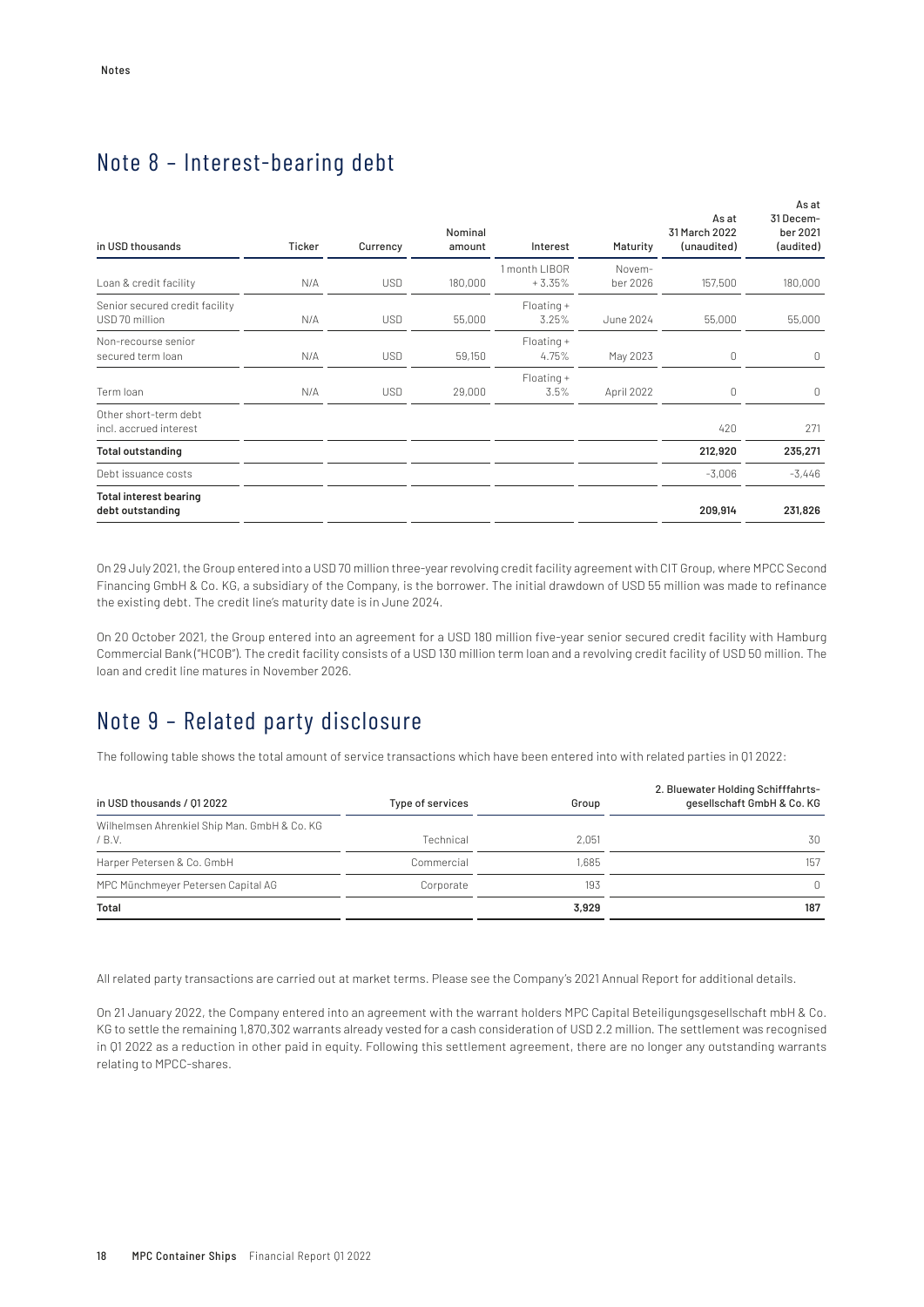### Note 10 – Share capital

The share capital of the Company consisted of 444,051,377 shares as at 31 March 2022. The nominal value per share is NOK 1.00. All issued shares in the table below carry equal rights and are fully paid up.

| in USD thousands | Number of shares | Share capital (USD thousands) |
|------------------|------------------|-------------------------------|
| 31 December 2021 | 444,051,377      | 48,630                        |
| 31 March 2022    | 444,051,377      | 48,630                        |

At 31 March 2022 the Company held 351,098 treasury shares.

#### Note 11 – Subsequent events

On 29 April 2022, 2. Bluewater Holding Schiff. GmbH & Co. KG in the Group's joint venture investment, repaid its remaining interest bearing loan of USD 10.9 million.

In May 2022, the Group entered into an interest rate cap with a notional amount of USD 45.0 million effective for the period 1 January 2024 to 31 December 2026. The derivative provides a cap of 4% on the risk-free US interest (SOFR) for the period.

On 18 May 2022, the share capital reduction was registered with the Norwegian Register of Business Enterprises with reference to the extraordinary general meeting of the Company on 28 January 2022. Following the share capital reduction, the Company's share capital is NOK 443,700,279, divided into 443,700,279 shares, each with a nominal value of NOK 1.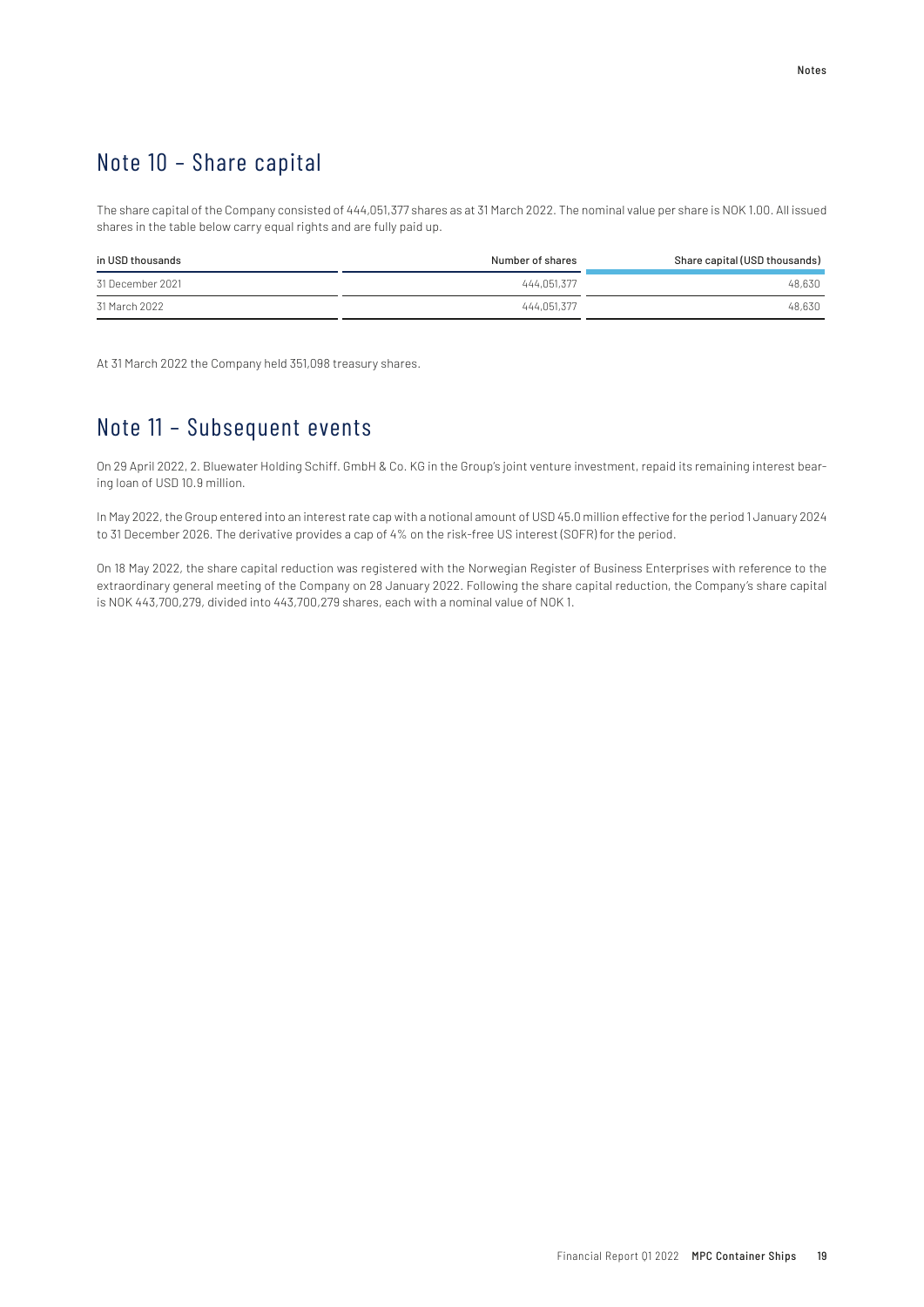# **ALTERNATIVE PERFORMANCE MEASURES**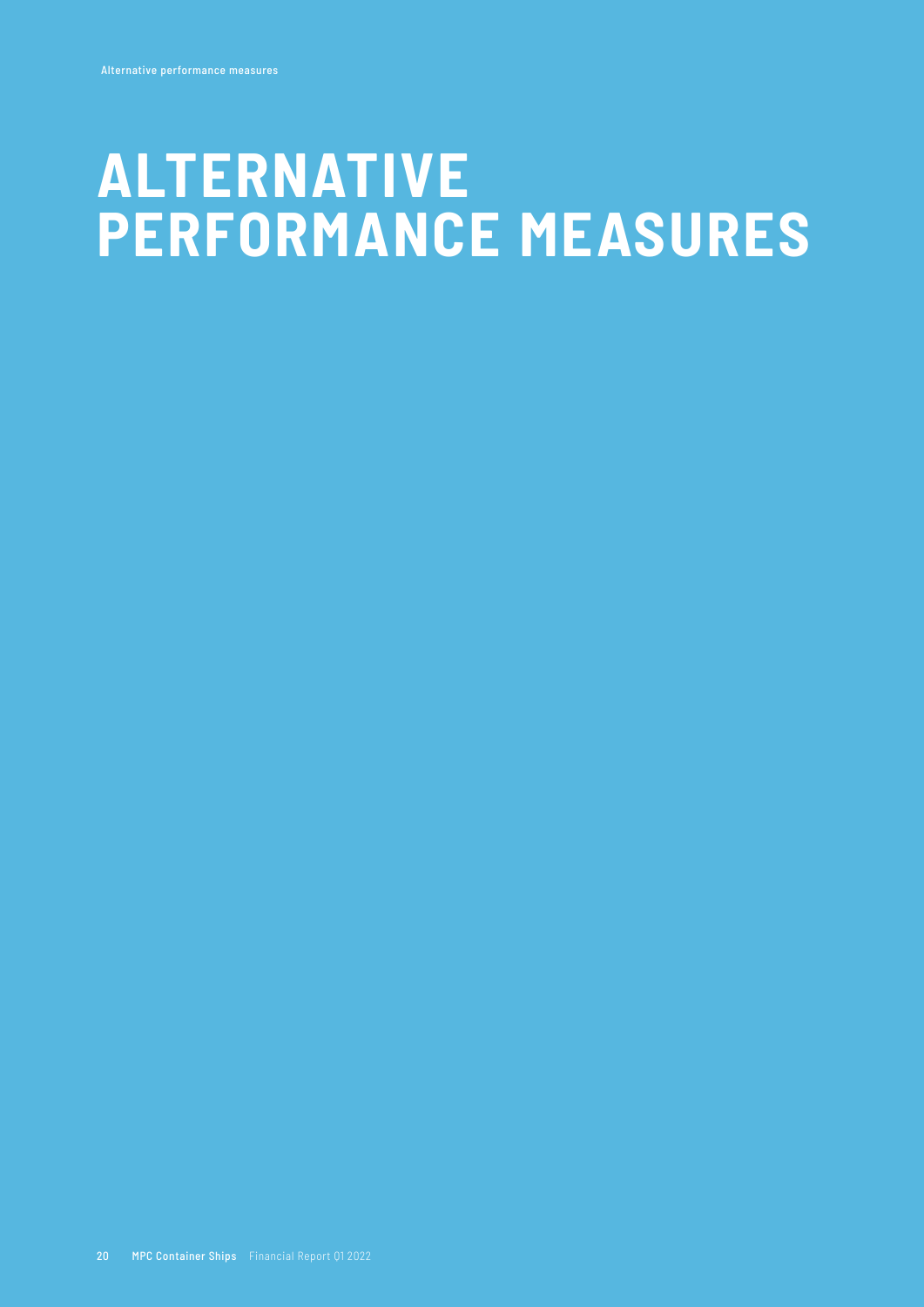The Group's financial information is prepared in accordance with the International Financial Reporting Standards ("IFRS"). In addition, it is the management's intention to provide alternative performance measures which are regularly reviewed by management to enhance the understanding of the Group's performance, but are not intended as a replacement of the financial statements prepared in accordance with the IFRS. The alternative performance measures presented may be determined or calculated differently by other companies. The alternative performance measures are intended to enhance comparability of the results and to give supplemental information to the users of the Group's external reporting.

## **Gross profit**

Gross profit is a key financial parameter for the Group and is derived directly from the income statement by deducting cost of sales (vessel voyage expenditures, ship management fees, vessel operating expenditures and commissions) from the operating revenues.

### **EBITDA**

| in USD thousands        | 01 2022 (unaudited) | 04 2021 (unaudited) | 01 2021 (unaudited) |
|-------------------------|---------------------|---------------------|---------------------|
| Operating result (EBIT) | 118,096             | 144,552             | 9,119               |
| Depreciation            | 18,440              | 18,138              | 13,139              |
| <b>EBITDA</b>           | 136,537             | 162,690             | 22,258              |

Earnings before interest, tax, depreciations and amortisations ("EBITDA") is a key financial parameter for the Group and is derived directly from the income statement by adding back depreciation and impairment of vessels to the operating result ("EBIT").

### **Average time charter equivalent ("TCE")**

TCE is a commonly used key performance Indicator ("KPI") in the shipping industry. It represents time charter revenue and pool revenue divided by the number of trading days for the consolidated vessels during the reporting period. Trading days are ownership days minus days without revenue, including commercial, uninsured technical and dry docking related off-hire days.

### **Average operating expenses ("OPEX") per day**

OPEX per day is a commonly used KPI in the shipping industry. OPEX per day represents operating expenses excluding tonnage taxes and operating expenses reimbursed by the charterers divided by the number of ownership days for consolidated vessels during the reporting period.

## **Utilisation**

Utilisation in percentage is a commonly used KPI in the shipping industry. It represents total trading days including off-hire days related to dry dockings divided by the total number of ownership days during the period.

### **Leverage ratio**

Interest-bearing long-term debt and interest-bearing short-term debt divided by total assets.

## **Equity ratio**

Total book equity divided by total assets.